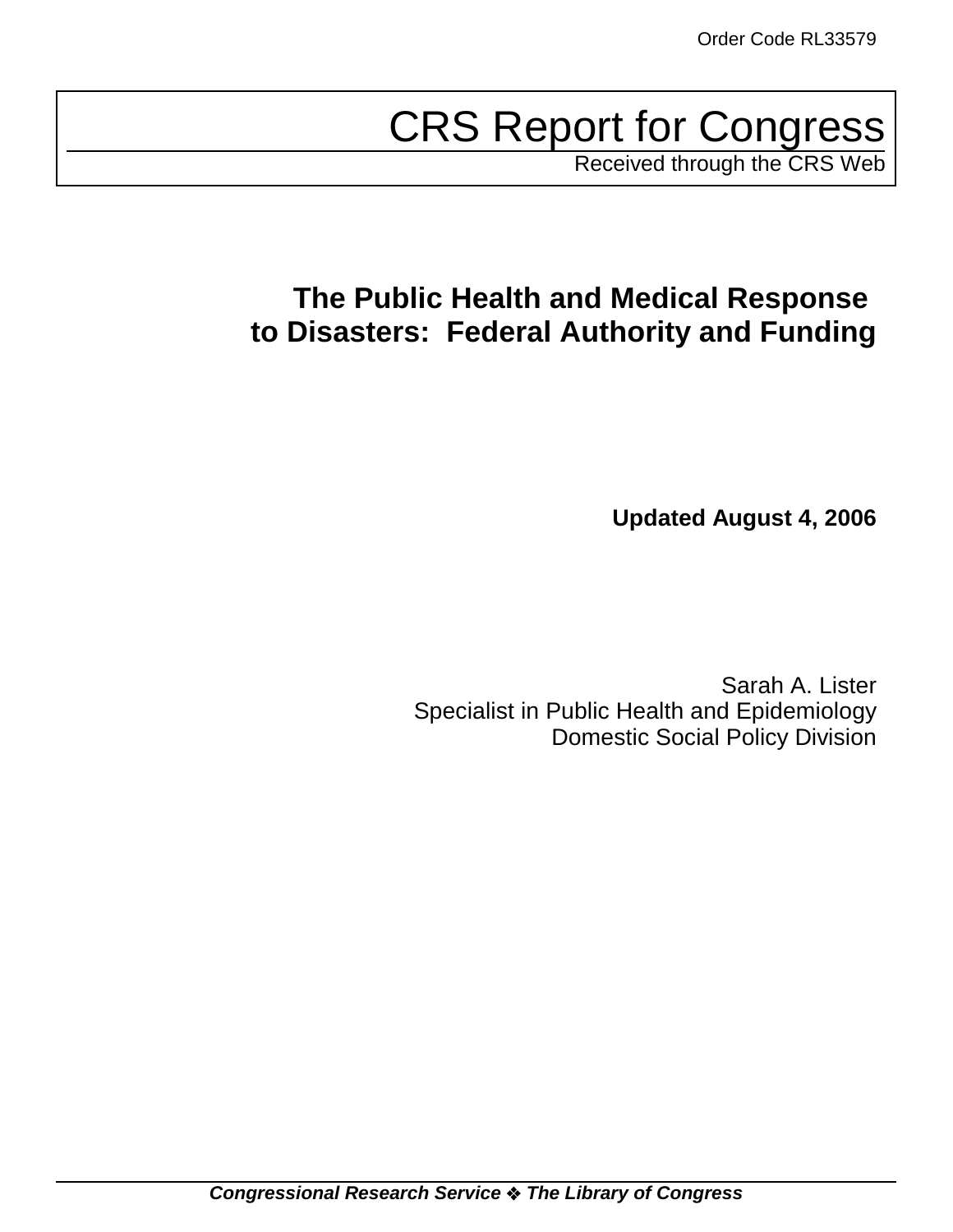## The Public Health and Medical Response to Disasters: Federal Authority and Funding

## **Summary**

When catastrophes overwhelm the response capability of state and local authorities, the President can provide certain assets and personnel to aid stricken communities, and can provide funding to individuals, government and not-for-profit entities to assist them in response and recovery. Aid is provided under the authority of the Robert T. Stafford Disaster Relief and Emergency Assistance Act (the Stafford Act), upon a presidential declaration of an emergency (providing a lower level of assistance) or a major disaster (providing a higher level of assistance). The Secretary of Health and Human Services (HHS) also has both standing and emergency authorities to assist state and local governments, not-for-profit entities, and others in response to public health and medical emergencies.

The response to Hurricane Katrina and preparedness efforts for an influenza ("flu") pandemic have each raised concerns about the adequacy of existing federal assistance mechanisms for the response to incidents in which there are overwhelming public health and medical needs. In addition, some concerns have been expressed about federal leadership and delegations of responsibility for the public health and medical response to incidents, as carried out according to the National Response Plan (NRP).

While there is precedent for presidential authority to declare an infectious disease threat an emergency, pursuant to the Stafford Act, there is not corresponding precedent for the authority to declare such a threat a major disaster. Many of the needs likely to result from a flu pandemic could not be met with the types of assistance provided pursuant to the Stafford Act, even if a major disaster declaration applied. For example, in a severe pandemic, the healthcare system may have to provide care for seriously ill victims who are uninsured or underinsured, or sustain the loss of revenue if more lucrative but non-essential procedures are postponed during a pandemic. In addition, potential adverse economic impacts of a flu pandemic, such as losses in trade, travel and tourism, are not generally eligible for Stafford Act assistance. In the course of the public health and medical response to Hurricane Katrina, numerous federal aid mechanisms in addition to those in the Stafford Act assistance were developed administratively or in statute. Some of these mechanisms may be applicable during a flu pandemic.

This report examines (1) the statutory authorities and coordinating mechanisms of the President (acting through the Secretary of Homeland Security) and the Secretary of HHS in providing routine assistance, and in providing assistance pursuant to emergency or major disaster declarations and/or public health emergency determinations; (2) mechanisms to assure a coordinated federal response to public health and medical emergencies, and overlaps or gaps in agency responsibilities; and (3) existing mechanisms and potential gaps in financing the costs of a response to public health and medical emergencies. A listing of federal public health emergency authorities is provided in the **Appendix**.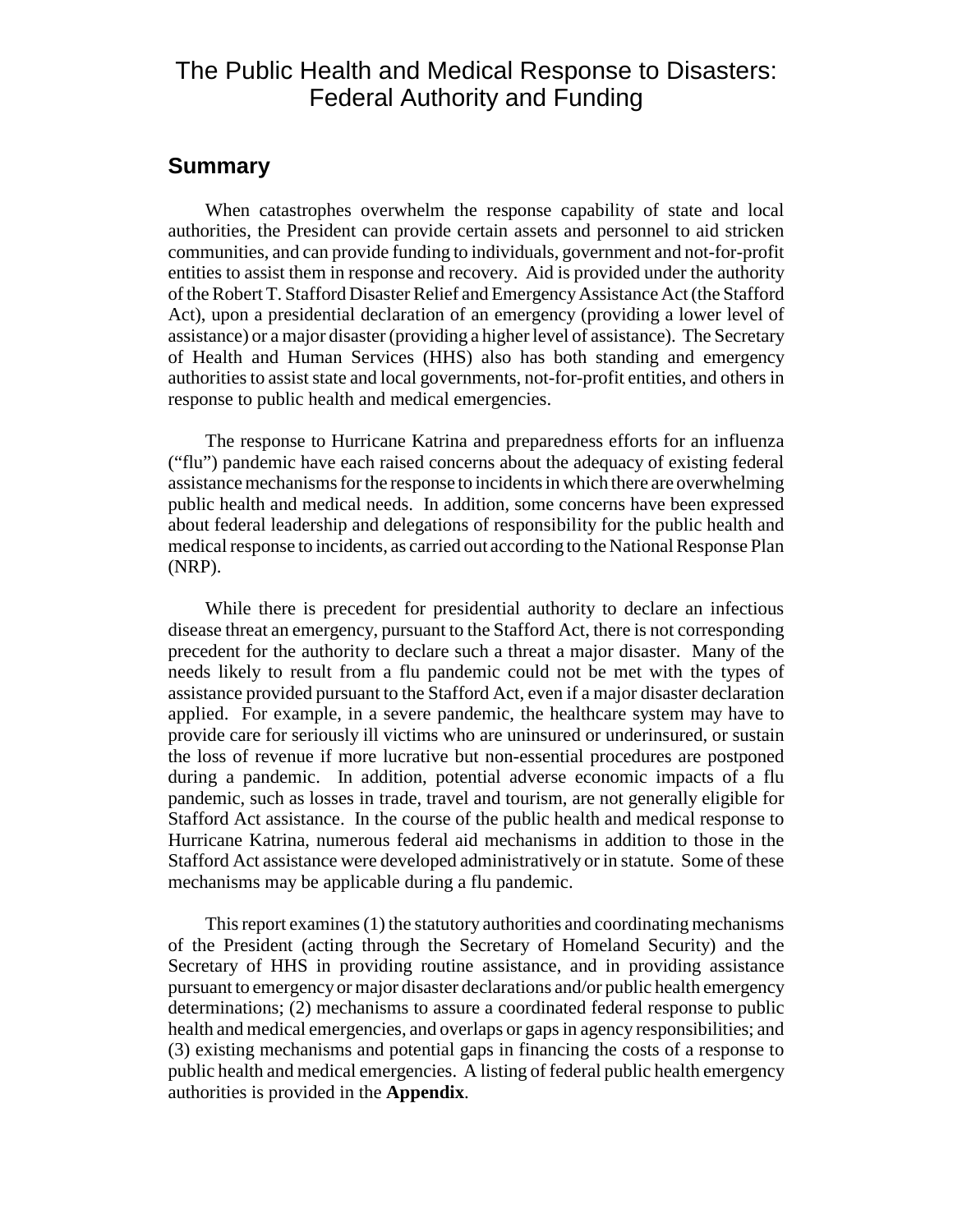## **Contents**

| Intersection of Stafford Act and                                                   |  |
|------------------------------------------------------------------------------------|--|
|                                                                                    |  |
|                                                                                    |  |
|                                                                                    |  |
|                                                                                    |  |
| Would the Stafford Act Apply in a Flu Pandemic? $\dots\dots\dots\dots\dots\dots$ 8 |  |
|                                                                                    |  |
|                                                                                    |  |
|                                                                                    |  |
| Unclear Federal Leadership for Certain Response Functions  11                      |  |
|                                                                                    |  |
|                                                                                    |  |
|                                                                                    |  |
|                                                                                    |  |
|                                                                                    |  |
| The Public Health and Social Services Emergency Fund  15                           |  |
|                                                                                    |  |
| Federal Assistance for Disaster-Related Healthcare Costs  17                       |  |
|                                                                                    |  |
| Financing Healthcare Needs Following Hurricane Katrina  18                         |  |
|                                                                                    |  |
| Appendix: Federal Public Health Emergency Authorities 21                           |  |
| Broad Authority in Section 319 of the Public Health Service Act 21                 |  |
| Other Public Health Emergency Authorities of the HHS Secretary  24                 |  |
|                                                                                    |  |
|                                                                                    |  |
|                                                                                    |  |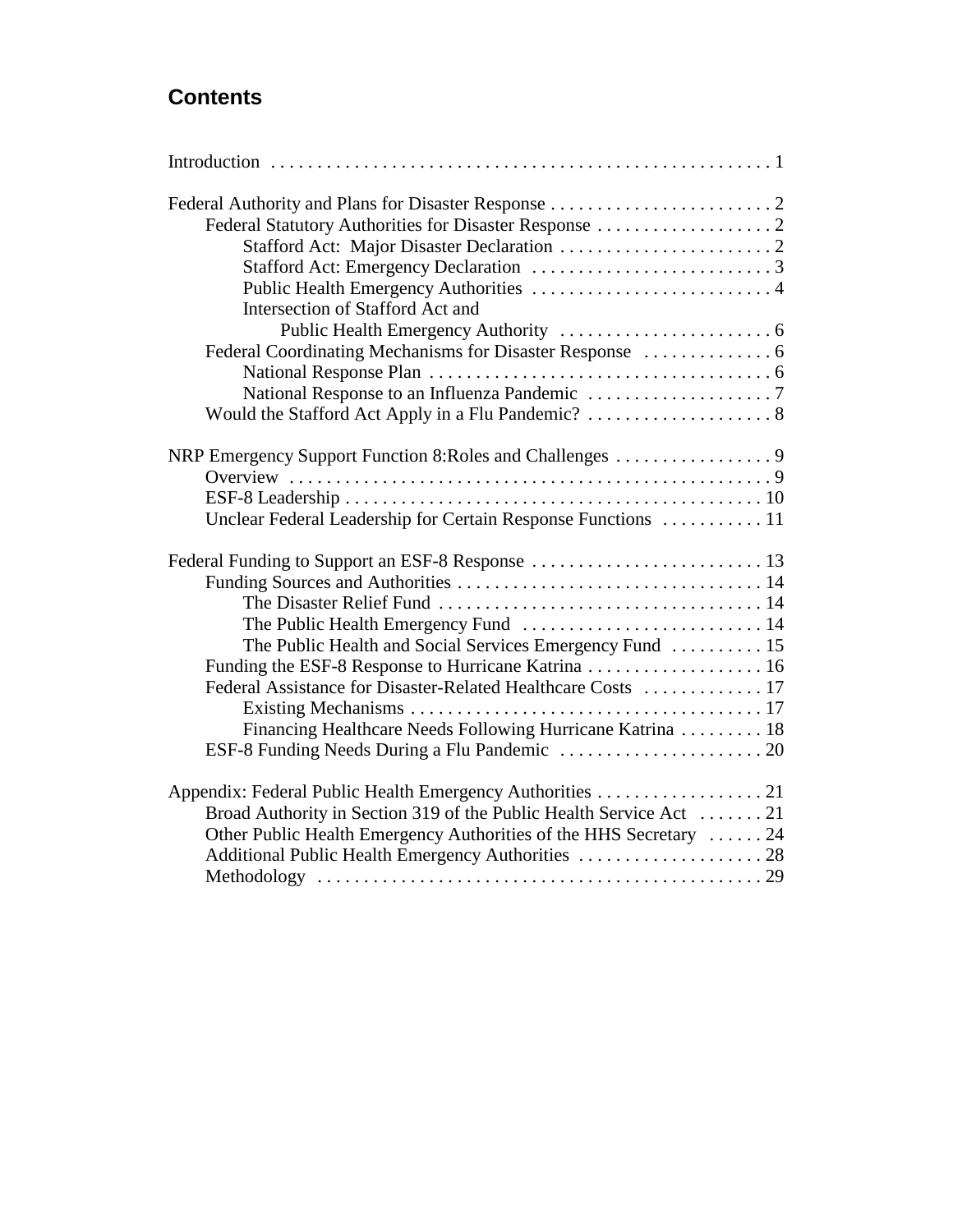## The Public Health and Medical Response to Disasters: Federal Authority and Funding

## **Introduction**

In response to catastrophes, the President can provide certain additional assets and personnel to aid stricken communities, and can provide funding to individuals and to government and not-for-profit entities to assist them in response and recovery.<sup>1</sup> This aid is provided under the authority of the Robert T. Stafford Disaster Relief and Emergency Assistance Act (the Stafford Act), upon a presidential declaration of an emergency (providing a lower level of assistance) or a major disaster (providing a higher level of assistance).<sup>2</sup>

While there is precedent for presidential authority to deem an infectious disease threat (i.e., West Nile virus) an emergency, there is not corresponding precedent regarding the authority to declare such a threat a major disaster. In addition, there are some concerns about federal leadership and delegations of responsibility for the public health and medical response to incidents, as carried out according to the National Response Plan (NRP), Emergency Support Function 8 (ESF-8).

Many of the needs likely to result from a flu pandemic could not be met with the types of assistance provided pursuant to the Stafford Act, even if a major disaster declaration applied. For example, in a severe pandemic, the healthcare system may confront the challenge of providing care for seriously ill victims who are uninsured or underinsured, as well as the loss of revenue from more lucrative but non-essential procedures that may be canceled as a result of the pandemic. In addition, potential adverse economic impacts of a flu pandemic, such as losses in trade, travel and tourism, or costs associated with changes in the demand for services, are not generally eligible for Stafford Act assistance.

In the course of the public health and medical response to Hurricane Katrina, numerous federal assistance mechanisms other than Stafford Act assistance were developed administratively or in statute. Some of these mechanisms may be

<sup>&</sup>lt;sup>1</sup> The terms *emergency* and *major disaster* have specific meanings in the Stafford Act. To avoid confusion, in this report the terms *event, incident*, and *catastrophe* will be used in general reference to events, whether or not Stafford Act assistance applies. The term *public health emergency* is also commonly used in both a generic manner and to describe one or more specific authorities in law. This is discussed further in the Appendix.

<sup>&</sup>lt;sup>2</sup> Information on the Stafford Act is provided, in part, by Keith Bea of the Government and Finance Division of the Congressional Research Service (CRS). For background on the Stafford Act, see CRS Report RL33053, *Federal Stafford Act Disaster Assistance: Presidential Declarations, Eligible Activities, and Funding*, by Keith Bea.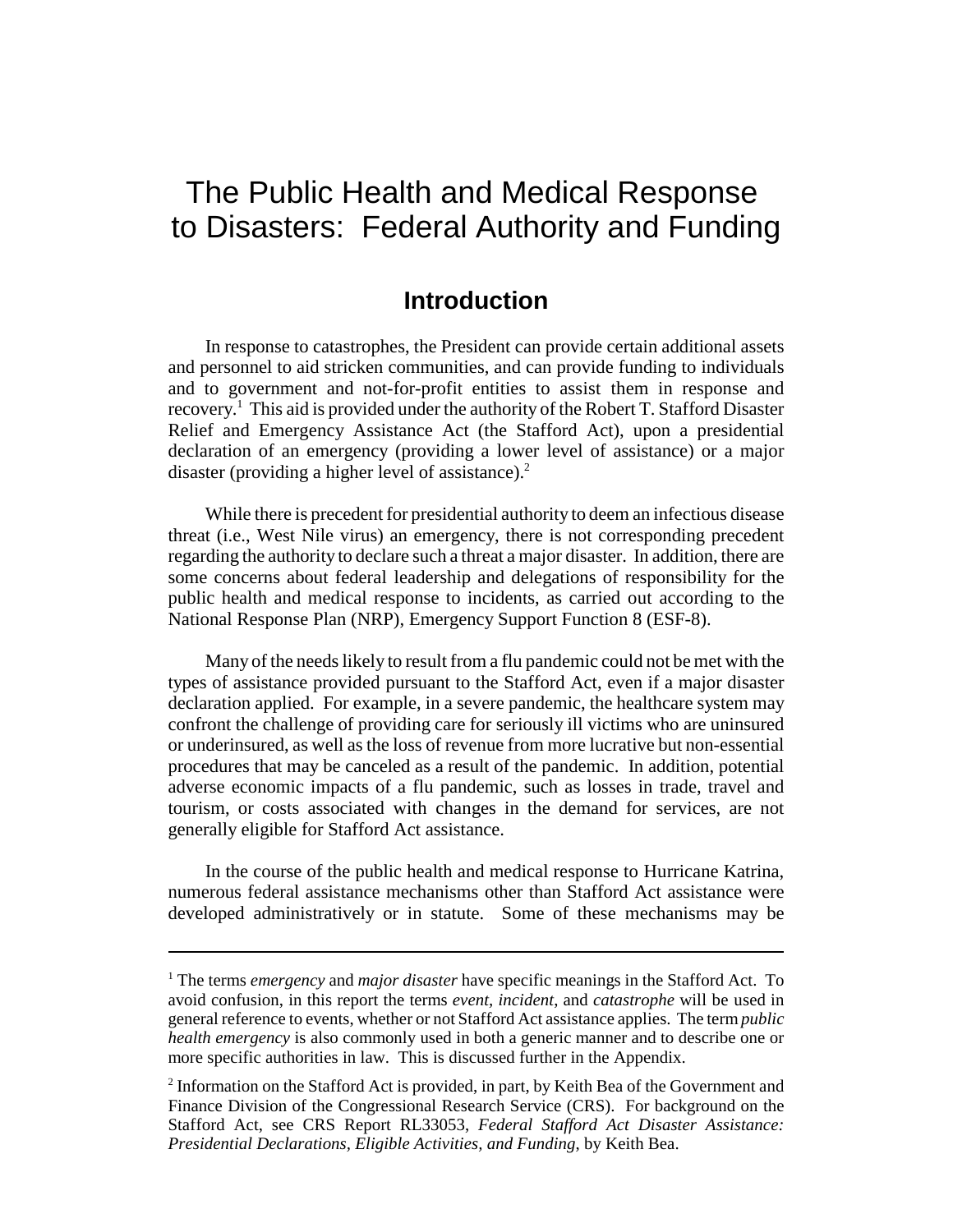applicable in response to a flu pandemic. Information regarding the overall cost of these one-time assistance mechanisms is not publicly available, however.

This report examines (1) the statutory authorities and coordinating mechanisms of the President (acting through the Secretary of Homeland Security) and the Secretary of Health and Human Services (HHS) in providing routine assistance, and in providing assistance pursuant to emergency or major disaster declarations and/or public health emergency determinations; (2) mechanisms to assure a coordinated federal response to public health and medical emergencies, and overlaps or gaps in agency responsibilities; and (3) existing mechanisms and potential gaps in financing the costs of a response to public health and medical emergencies. A listing of federal public health emergency authorities is provided in the **Appendix**.

## **Federal Authority and Plans for Disaster Response**

#### **Federal Statutory Authorities for Disaster Response**

**Stafford Act: Major Disaster Declaration.** A major disaster declaration issued pursuant to the Stafford Act authorizes the President to provide a variety of types of assistance to eligible entities.<sup>3</sup> A major disaster declaration must meet three tests — definition, need, and action. First, the statute defines a major disaster as follows:

"Major disaster" means any natural catastrophe (including any hurricane, tornado, storm, high water, winddriven water, tidal wave, tsunami, earthquake, volcanic eruption, landslide, mudslide, snowstorm, or drought), or, regardless of cause, any fire, flood, or explosion, in any part of the United States, which in the determination of the President causes damage of sufficient severity and magnitude to warrant major disaster assistance under this chapter to supplement the efforts and available resources of States, local governments, and disaster relief organizations in alleviating the damage, loss, hardship, or suffering caused thereby."4

Second, the incident must result in damages significant enough to exceed the resources and capabilities not only of the affected local governments, but the state as well. The requirement is set forth as follows:

All requests for a declaration by the President that a major disaster exists shall be made by the Governor of the affected State. Such a request shall be based on a finding that the disaster is of such severity and magnitude that effective

<sup>3</sup> 42 U.S.C. § 5170(a)-5189. For more information, see CRS Report RL33053, *Federal Stafford Act Disaster Assistance: Presidential Declarations, Eligible Activities, and Funding*, pp. 7-9, by Keith Bea.

 $4$  42 U.S.C. § 5122(2).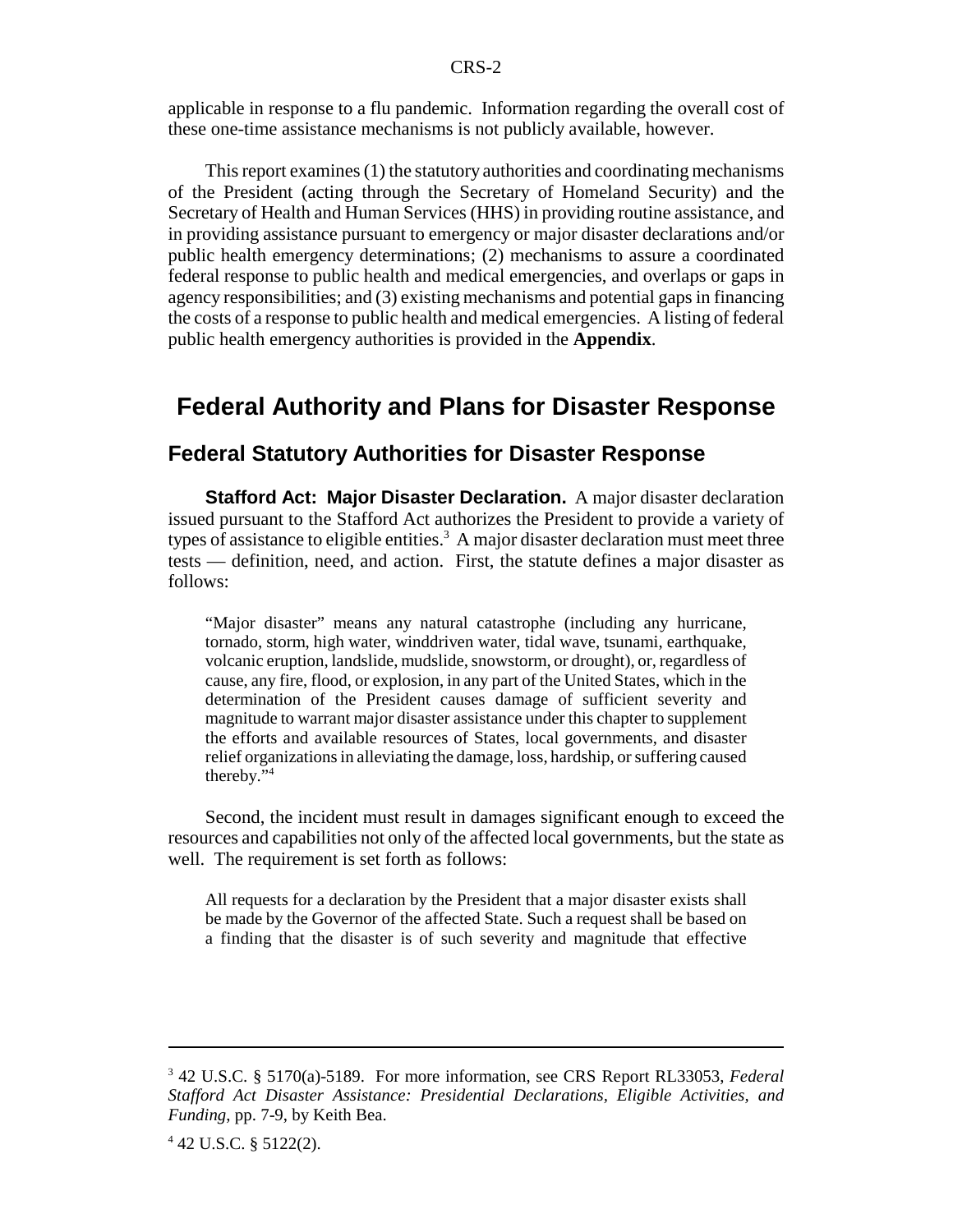response is beyond the capabilities of the State and the affected local governments and that Federal assistance is necessary.5

Third, the state must implement its authorities, dedicate sufficient resources, and commit to meet its share of the costs, as follows:

As part of such request, and as a prerequisite to major disaster assistance under this chapter, the Governor shall take appropriate response action under State law and direct execution of the State's emergency plan. The Governor shall furnish information on the nature and amount of State and local resources which have been or will be committed to alleviating the results of the disaster, and shall certify that, for the current disaster, State and local government obligations and expenditures (of which State commitments must be a significant proportion) will comply with all applicable cost-sharing requirements of this chapter. Based on the request of a Governor under this section, the President may declare under this chapter that a major disaster or emergency exists.<sup>6</sup>

**Stafford Act: Emergency Declaration.** By comparison with a major disaster declaration, considerably less assistance is authorized to be provided under an emergency declaration.<sup>7</sup> However, the Stafford Act gives the President considerably broader discretion in issuing an emergency declaration. First, the definition of "emergency" does not include the specific causal events listed in the definition of "major disaster." The President instead may determine whether circumstances are sufficiently dire for the affected state to call for an emergency declaration. Also, of importance to the issue of an influenza pandemic or other mass health threat, the protection of public health is to be considered by the President, as seen in the following:

"Emergency" means any occasion or instance for which, in the determination of the President, Federal assistance is needed to supplement State and local efforts and capabilities to save lives and to protect property and public health and safety, or to lessen or avert the threat of a catastrophe in any part of the United States.<sup>8</sup>

The statutory provisions concerning the procedures by which an emergency declaration will be considered by the President, like those for a major disaster, also contain requirements pertaining to need and action. However, as is the case with the definition of "emergency," the procedures section provides for a wider degree of discretion on the part of the President. While governors requesting assistance must take required actions, they do not have to identify that state and local resources have been committed. Governors must, however, identify the type and extent of federal aid required. The President also has discretion to act in the absence of a gubernatorial request if the emergency creates a condition that primarily or solely

<sup>5</sup> 42 U.S.C. § 5170.

<sup>6</sup> Ibid.

<sup>7</sup> 42 U.S.C. § 5192-5193. For more information, see CRS Report RL33053, *Federal Stafford Act Disaster Assistance: Presidential Declarations, Eligible Activities, and Funding,* p. 9, by Keith Bea.

 $842$  U.S.C. § 5122(1).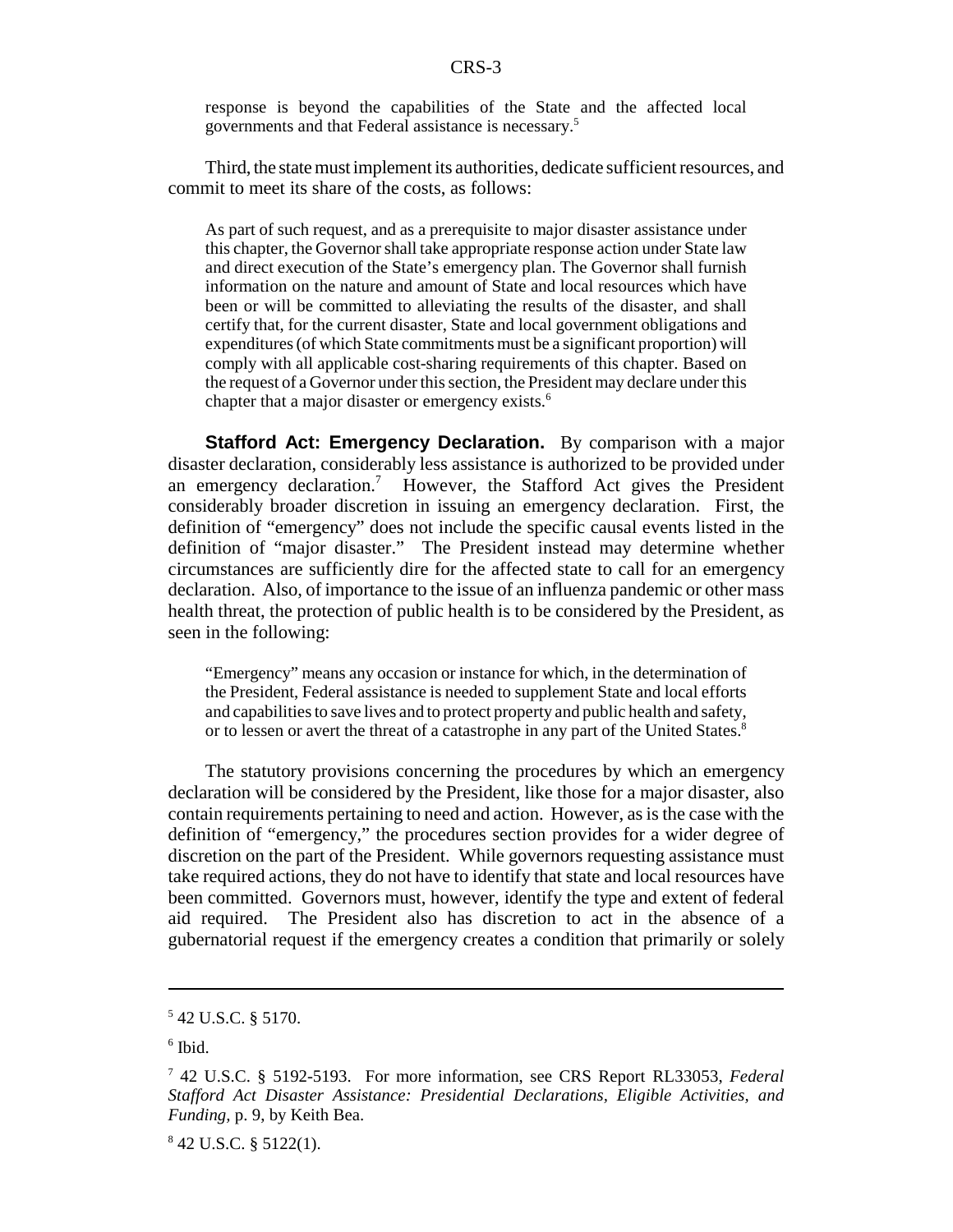constitutes a federal responsibility. The Stafford Act procedure for an emergency declaration follows:

(a) Request and declaration. All requests for a declaration by the President that an emergency exists shall be made by the Governor of the affected State. Such a request shall be based on a finding that the situation is of such severity and magnitude that effective response is beyond the capabilities of the State and the affected local governments and that Federal assistance is necessary. As a part of such request, and as a prerequisite to emergency assistance under this chapter, the Governor shall take appropriate action under State law and direct execution of the State's emergency plan. The Governor shall furnish information describing the State and local efforts and resources which have been or will be used to alleviate the emergency, and will define the type and extent of Federal aid required. Based upon such Governor's request, the President may declare that an emergency exists.

(b) Certain emergencies involving Federal primary responsibility. The President may exercise any authority vested in him by Section 5192 of this Title or Section 5193 of this Title with respect to an emergency when he determines that an emergency exists for which the primary responsibility for response rests with the United States because the emergency involves a subject area for which, under the Constitution or laws of the United States, the United States exercises exclusive or preeminent responsibility and authority. In determining whether or not such an emergency exists, the President shall consult the Governor of any affected State, if practicable. The President's determination may be made without regard to subsection (a) of this section. $9$ 

The emergency declaration authority in the Stafford Act has previously been used by a President to respond to a public health threat. In the fall of 2000, President Clinton issued two emergency declarations for New York and New Jersey to help the states contain the threatened spread of the West Nile virus.<sup>10</sup>

**Public Health Emergency Authorities.** Section 319 of the Public Health Service Act grants the Secretary of HHS broad authority to determine that a public health emergency exists. Pursuant to such a determination, the Secretary may waive certain administrative requirements, provide additional forms of assistance, and take certain other actions to expand federal aid to state and local governments, not-forprofit entities, and others. The Secretary's statutory authority to determine a public health emergency is as follows:

If the Secretary determines, after consultation with such public health officials as may be necessary, that  $-$  (1) a disease or disorder presents a public health emergency; or (2) a public health emergency, including significant outbreaks of infectious diseases or bioterrorist attacks, otherwise exists, the Secretary may take such action as may be appropriate to respond to the public health

<sup>&</sup>lt;sup>9</sup> 42 U.S.C. § 5191. Examples of emergencies involving Federal primary responsibility include the 1995 bombing of the Alfred P. Murrah Federal Building in Oklahoma City, and the 2001 attack on the Pentagon, both federally owned facilities.

<sup>&</sup>lt;sup>10</sup> For background, see Federal Emergency Management Agency (FEMA) notices at [http://www.fema.gov/news/disasters.fema?year=2000#em].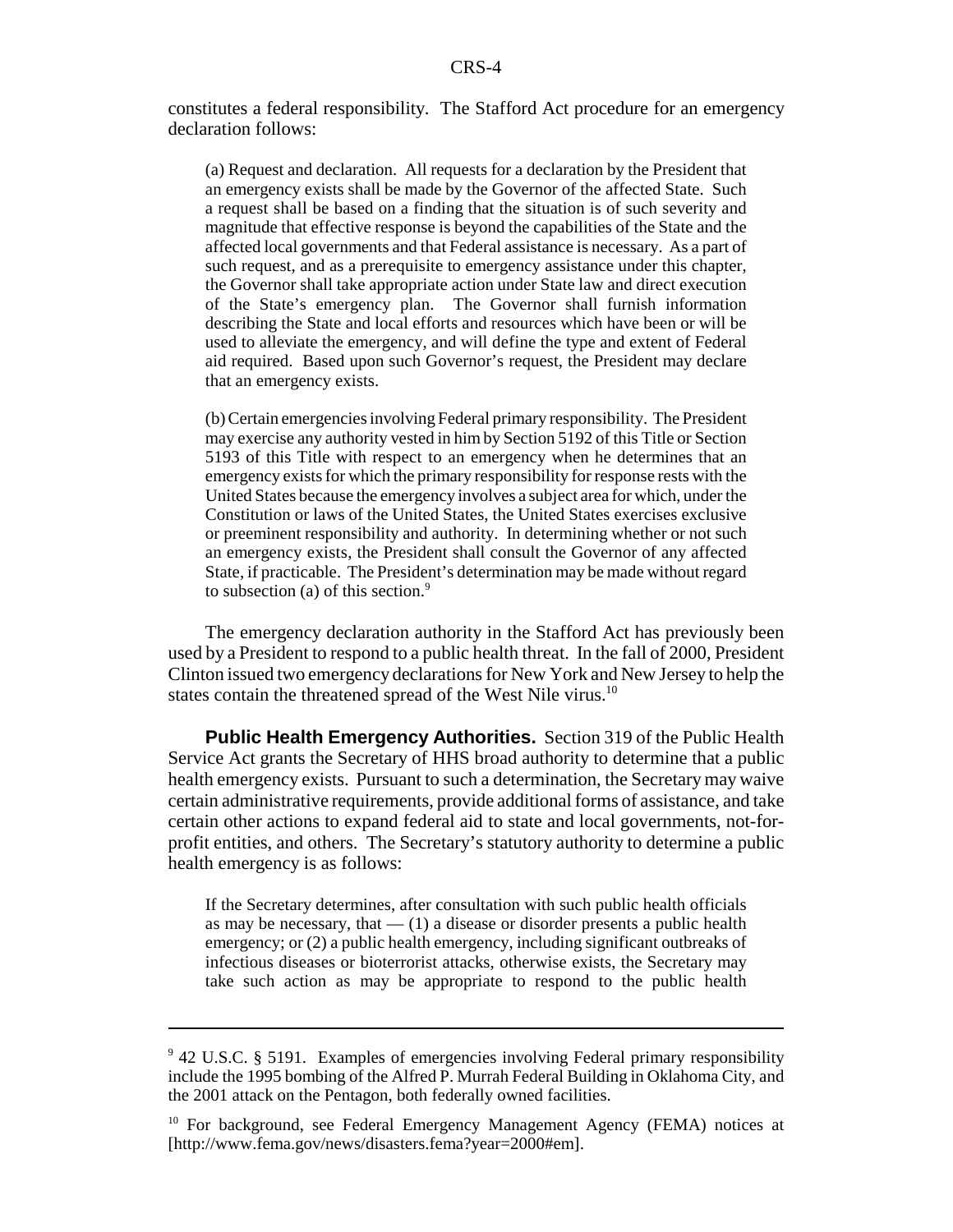emergency, including making grants, providing awards for expenses, and entering into contracts and conducting and supporting investigations into the cause, treatment, or prevention of a disease or disorder as described in paragraphs (1) and (2). $^{11}$ 

The Secretary has a variety of additional authorities to provide assistance. Some of these authorities require a concurrent determination of public health emergency pursuant to the Section 319 authority above, some require a concurrent Stafford Act declaration, and some are independent of any other authority. A listing of various federal public health emergency authorities is provided in the **Appendix**.

The emergency authorities of the Secretary of HHS are not strictly comparable to authorities in the Stafford Act. Assistance pursuant to a Stafford Act major disaster declaration is intended to assist states and individuals with needs that exceed the scope of assistance routinely provided by federal agencies, and is often triggered by large-scale damage to public and private infrastructure. In contrast, the response to public health emergencies, such as infectious disease outbreaks, involves technical assistance for epidemiologic and laboratory investigation, workforce assistance, the provision of special drugs or tests, and a variety of other extensions of routine program activities.

The Secretary of HHS can provide a considerable degree of assistance to states, upon their request, without the restrictions of cause or the requirement to demonstrate need as with the Stafford Act. For example, simply upon the request of a State Health Official, and without the involvement of the President, the Centers for Disease Control and Prevention (CDC) can provide financial and technical assistance to states for outbreak investigation and disease control activities. These activities are carried out under the Secretary's general authority to assist states, pursuant to Section 311 of the Public Health Service Act.<sup>12</sup> Public health emergency determinations have been made considerably less often than have disaster or emergency declarations pursuant to the Stafford Act. The Secretary of HHS has determined that a public health emergency exists on only three occasions since 2000: (1) nationwide, in response to the terrorist attacks on September 11, 2001; (2) in several states affected by Hurricane Katrina in August and September 2005; and (3) in several states affected by Hurricane Rita in September  $2005$ <sup>13</sup>. The rarity of public health emergency declarations may reflect the wide latitude that may be exercised by the Secretary of HHS through standing authority. Compared to authorities in the Stafford Act, the Secretary of HHS appears to have considerably more discretion in dedicating federal resources, whether he has determined there to be a public health emergency or not.

<sup>&</sup>lt;sup>11</sup> 42 U.S.C. § 247d(a), as amended in P.L. 106-505, the Public Health Improvement Act.

<sup>12 42</sup> U.S.C. § 243c.

 $13$  More information regarding these determinations is available in CRS Report RL33096, *2005 Gulf Coast Hurricanes: The Public Health and Medical Response,* by Sarah A. Lister. The 2001 determination applied to the September 11 attacks and not to the subsequent anthrax attack (66 *Federal Register* 54998, Oct. 31, 2001). Stafford major disaster and emergency declarations may be found on FEMA's website at [http://www.fema.gov/ hazard/index.shtm].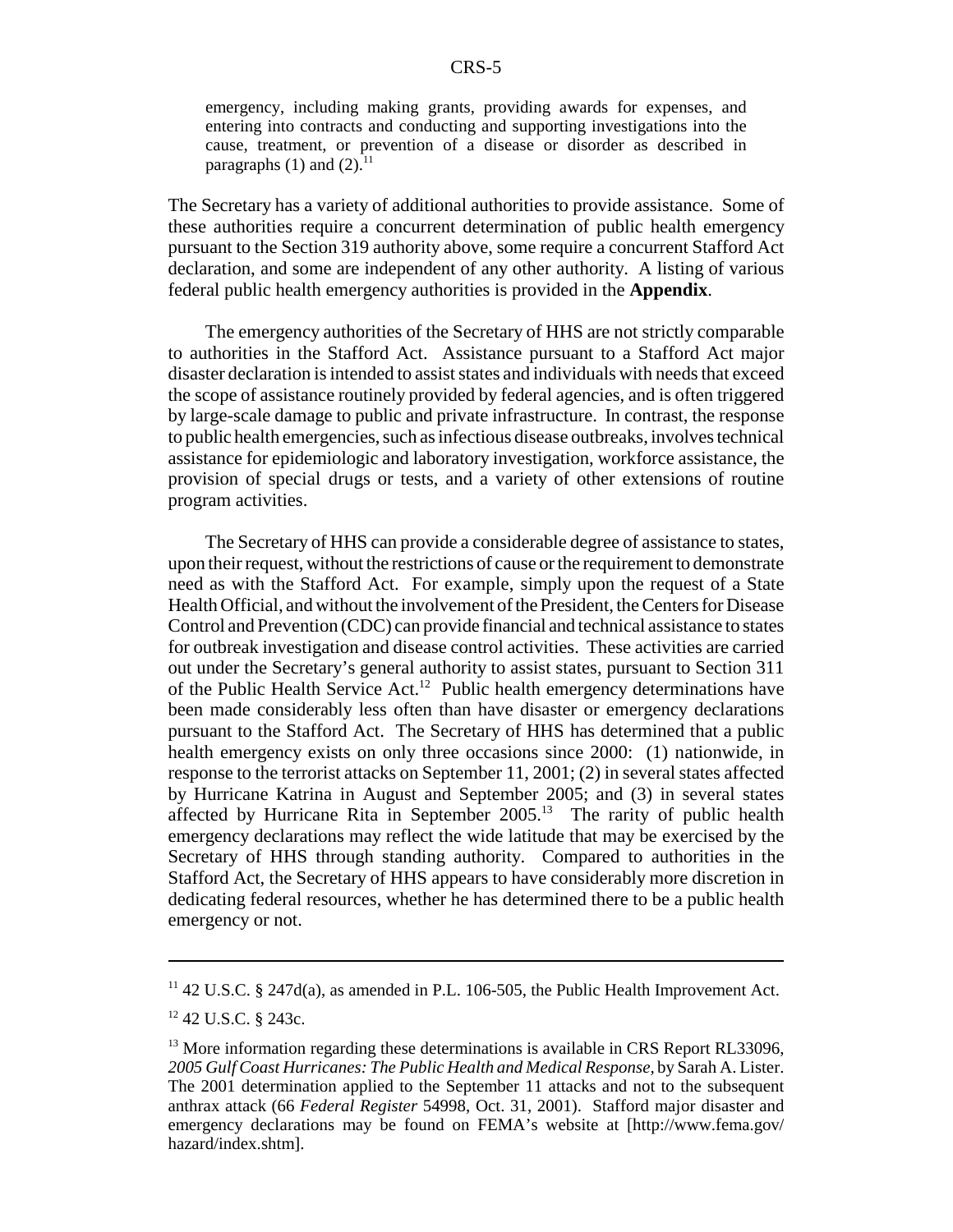**Intersection of Stafford Act and Public Health Emergency Authority.** Disaster and emergency authorities pursuant to the Stafford Act are generally independent of public health emergency authorities. Only one provision in current law — allowing for the waiver of a number of HHS statutory, regulatory and program requirements — requires simultaneous Stafford Act and public health emergency declarations. (See "Waiver of certain requirements" in the **Appendix** for more information.) However, when all three types of declarations are issued as a result of a specific incident, as they were following Hurricane Katrina, it poses a greater challenge for officials in understanding the altered scope of their response authorities.<sup>14</sup>

## **Federal Coordinating Mechanisms for Disaster Response**

**National Response Plan.** Pursuant to congressional mandate, the Department of Homeland Security (DHS) released the National Response Plan (NRP) in December 2004 to establish a comprehensive framework for the coordination of federal resources under specified emergency conditions.15 The NRP, which is under the overall coordination of the Secretary of Homeland Security, and delegated to the Federal Emergency Management Agency (FEMA), sets forth the responsibilities and roles of federal agencies, identifies tasks to be undertaken by specified federal officials, and includes annexes that provide detail on support resources and mechanisms that are integral to the Plan's implementation. The Plan is to be invoked after the President issues a major disaster or emergency declaration under authority of the Stafford Act.

In addition to emergencies that result in Stafford Act declarations, federal officials implement the NRP during domestic incidents that, among other factors, satisfy any one of four criteria set out by President Bush in Homeland Security Presidential Directive (HSPD) -  $5^{16}$  These include:

! a federal agency, under its own authority, requests DHS assistance;

<sup>&</sup>lt;sup>14</sup> For example, for Hurricane Katrina, Louisiana received an emergency declaration on Aug. 27, 2006, prior to landfall, which was superceded by a major disaster declaration on Aug. 29, 2006, the day of landfall. The Secretary of HHS also determined that a public health emergency existed in Louisiana, effective Aug. 29, 2006. To further complicate matters, at least two types of assistance to Louisiana citizens — Medicaid and Crisis Counseling Program grants — were based on their evacuation status *from* Stafford major disaster areas, and were available to them in host areas (including other states), some of which did not themselves have major disaster declarations.

<sup>&</sup>lt;sup>15</sup> 6 U.S.C. § 312(6). See Department of Homeland Security, National Response Plan, December 2004, hereafter called the NRP, at [http://www.dhs.gov/interweb/assetlibrary/ NRP\_FullText.pdf]. The NRP superseded the Federal Response Plan that had been used since 1992. See also CRS Report RL32803, *The National Preparedness System: Issues in the 109th Congress*, by Keith Bea.

<sup>&</sup>lt;sup>16</sup> White House, "Homeland Security Presidential Directive/HSPD-5, Subject: Management of Domestic Incidents," Feb. 28, 2003, at [http://www.whitehouse.gov/news/releases/ 2003/02/20030228-9.html].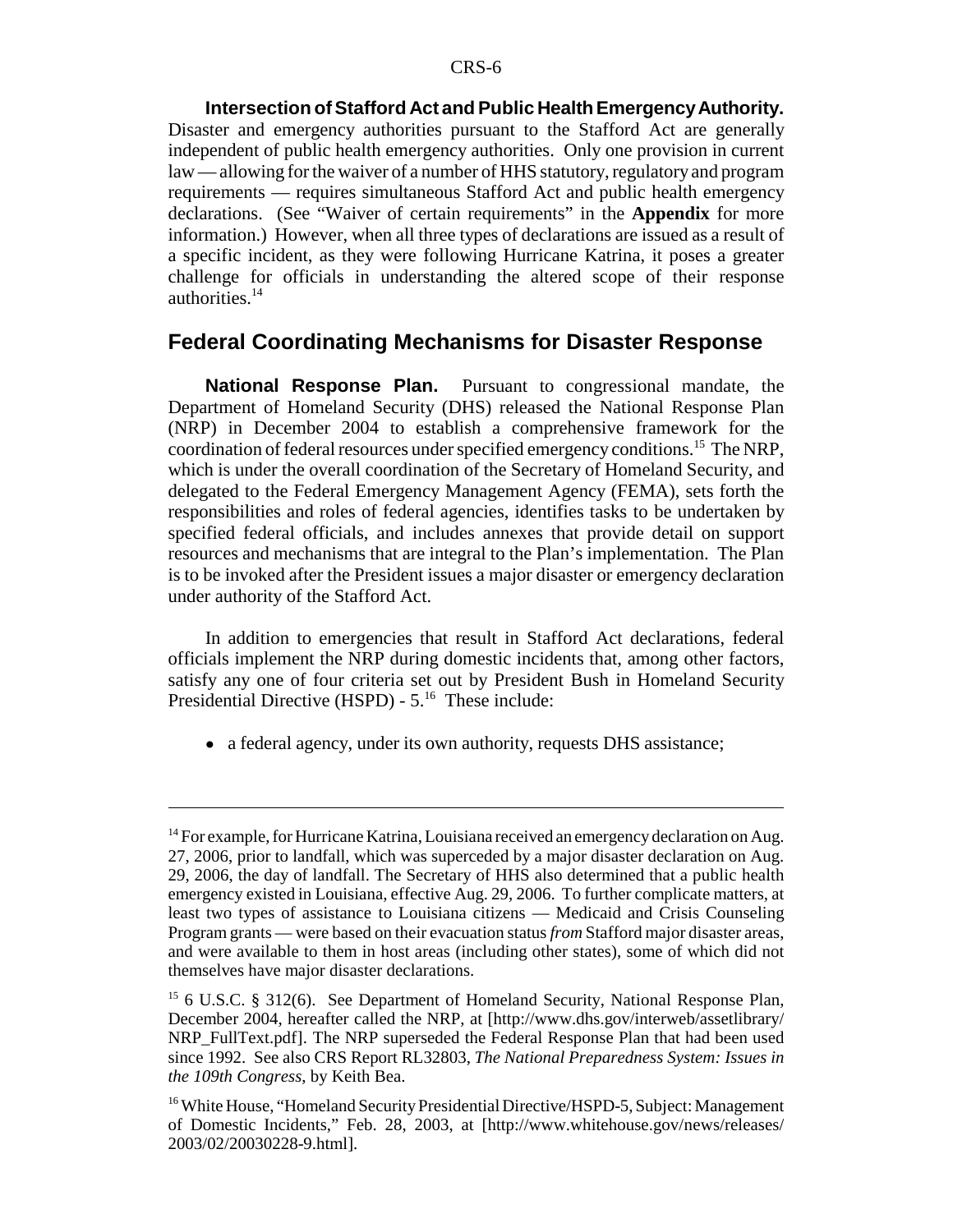- state and local governments overwhelmed by an emergency request federal aid not only through Stafford Act declarations but also through "catastrophic incidents" that, whether caused by natural or human actions, result in "extraordinary" mass casualties or disruptions of functions that might threaten national security;
- more than one federal agency is involved in incident response; and,
- the President directs the Secretary of DHS to assume management of an incident.<sup>17</sup>

**National Response to an Influenza Pandemic.** In addition to the NRP, which guides a coordinated federal response to a variety of catastrophes, key federal planning documents specific for an influenza pandemic include:

- ! The *National Strategy for Pandemic Influenza,* November 2005: outlines general responsibilities of individuals, industry, state and local governments, and the federal government in preparing for and responding to a pandemic. $^{18}$
- ! The *HHS Pandemic Influenza Plan,* November 2005: provides guidance to national, state and local policy makers and health departments, outlining key roles and responsibilities during a pandemic and specifying preparedness needs and opportunities. This plan emphasizes specific preparedness efforts in the public health and healthcare sectors.<sup>19</sup>
- ! *Department of Defense Influenza Pandemic Preparation and Response Health Policy Guidance,* January 2006: provides policy and instructions for Department of Defense (DOD) military assets regarding influenza pandemic preparedness and response, with the goal of maintaining operational effectiveness by minimizing death, disease and lost duty time of military members.<sup>20</sup>

 $17$  Modifications to the NRP were issued by DHS on May 25, 2006, that replaced the phrase "Incidents of National Significance" with more general, and undefined terms such as "incident," "actual or potential domestic incidents," or "domestic incident management." The impact of such a change might be significant, as the criteria for invoking the NRP might change from situations not envisioned to be "Incidents of National Significance." See DHS, *Notice of Change to the National Response Plan,* May 25, 2006, at [http://www.dhs.gov/ dhspublic/display?theme=15&content=4269].

<sup>18</sup> White House Homeland Security Council, *National Strategy for Pandemic Influenza,* Nov. 1, 2005, at [http://www.whitehouse.gov/homeland/nspi.pdf].

<sup>19</sup> Department of Health and Human Services, *HHS Pandemic Influenza Plan,* November 2005, at [http://www.hhs.gov/pandemicflu/plan/pdf/HHSPandemicInfluenzaPlan.pdf].

<sup>20</sup> Assistant Secretary of Defense for Health Affairs William Winkenwerder, Jr., "Department of Defense Influenza Pandemic Preparation and Response Health Policy Guidance," memorandum to the Joint Services, Jan. 25, 2006, at [http://www.vaccines.mil/documents/ 886PandemicFluPolicy.pdf]. The guidance assumes that DOD: (1) will support the HHS in pandemic response by conducting medical and laboratory surveillance and diagnostic testing through DOD assets; (2) may, under applicable authorities, assist civil authorities by providing logistical and medical support; (continued...)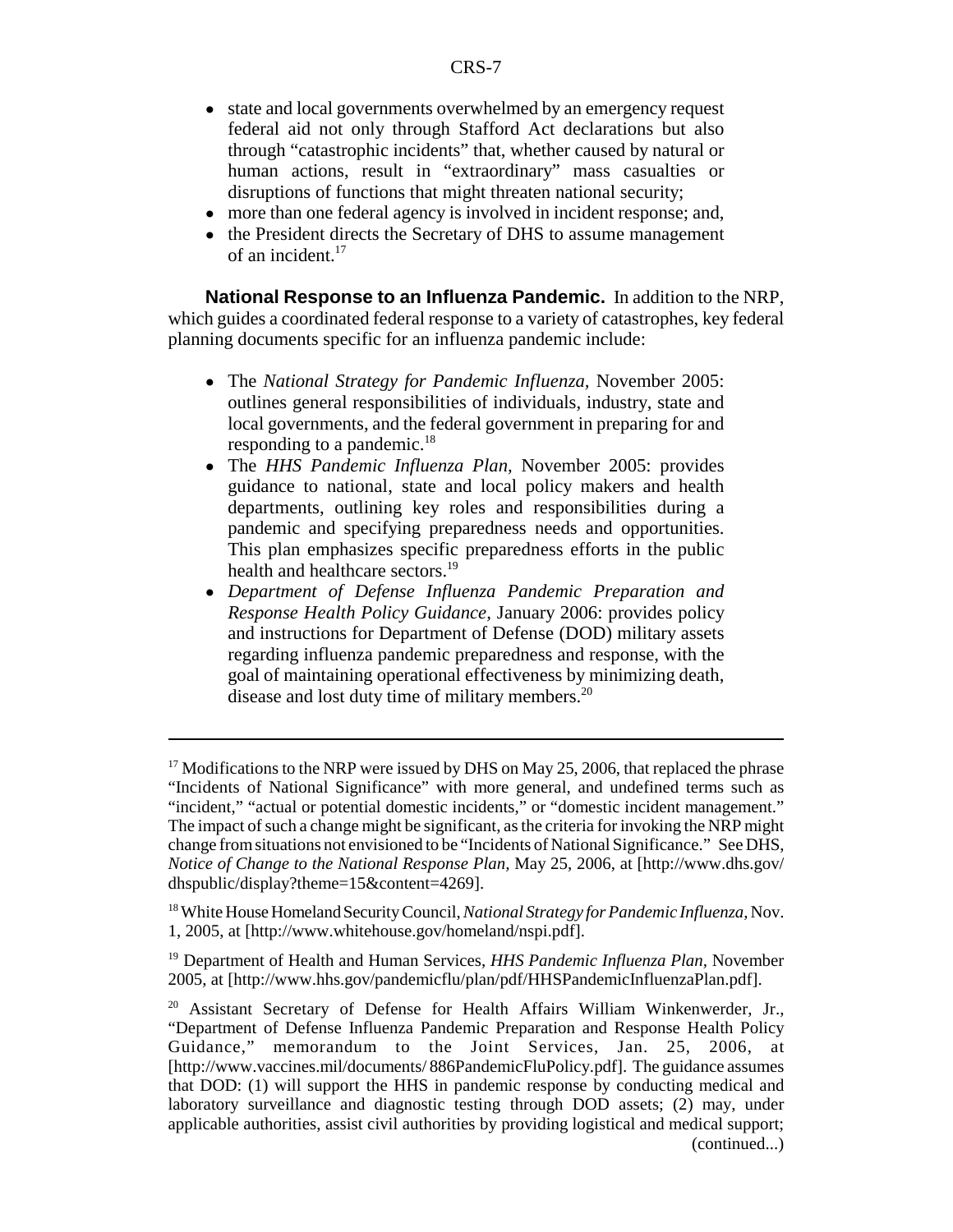! *National Strategy for Pandemic Influenza, Implementation Plan,* May 2006: assigns more than 300 preparedness and response tasks to departments and agencies across the federal government; includes measures of progress and timelines for implementation; provides initial guidance for state, local, and tribal entities, businesses, schools and universities, communities, and non-governmental organizations on the development of institutional plans; provides initial preparedness guidance for individuals and families. $2<sup>1</sup>$ 

## **Would the Stafford Act Apply in a Flu Pandemic?**

Each of the pandemic influenza plans listed earlier is written with the premise that the NRP could be triggered by a flu pandemic, thereby guiding a coordinated federal response to problems within the health sector and other affected sectors through routine, non-emergency, federal assistance mechanisms.<sup>22</sup> According to the Pandemic Implementation Plan, the Secretary of Homeland Security may declare a pandemic an Incident of National Significance early in the event, perhaps while foreign countries were affected, but before the disease had reached the United States.<sup>23</sup> Given that emergency declarations pursuant to the Stafford Act were made in response to West Nile virus in 2000, there is precedent for a presidential emergency declaration in response to an infectious disease threat. The matter of presidential authority to declare a major disaster (providing a higher level of federal assistance) in response to an infectious disease threat generally, and a flu pandemic specifically, is less clear. FEMA has in the past, in the context of the national TOPOFF exercises, interpreted biological disasters as ineligible for major disaster assistance pursuant to the Stafford Act.<sup>24</sup> However, the Administration view is that

<sup>23</sup> Pandemic Implementation Plan, p. 37.

 $20$  (...continued)

and (3) may, upon a civilian request, respond immediately to save lives, mitigate human suffering, minimize property damage, or restore essential operations and services.

<sup>21</sup> Homeland Security Council, *National Strategy for Pandemic Influenza: Implementation Plan,* May 2006, hereafter called the Pandemic Implementation Plan, at [http://www. whitehouse.gov/homeland/pandemic-influenza-implementation.html].

 $2<sup>22</sup>$  The NRP Biological Incident Annex notes that "Actions described in this annex take place with or without a presidential Stafford Act declaration or a public health emergency declaration" by the Secretary of HHS. See NRP, Biological Incident Annex, p. BIO-1. While this annex addresses intentional bioterrorism events, it also addresses naturally occurring biological threats, and explicitly mentions pandemic influenza. In contrast, the NRP Catastrophic Incident Annex does not explicitly mention pandemic influenza. While this annex is designed to address disasters with "extraordinary levels of mass casualties" such as could occur with a pandemic, it is also explicitly focused on "no-notice or short-notice incidents of catastrophic magnitude," a definition that would not likely apply to an influenza pandemic. See NRP, Catastrophic Incident Annex, p. CAT-1, and DHS, Notice of Change to the National Response Plan, May 25, 2006, pp. 9-10, at [http://www.dhs.gov/dhspublic/display?theme=15&content=4269].

<sup>24</sup> See DHS, Office of the Inspector General, *A Review of the Top Officials 3 Exercise,* Office of Inspections and Special Reviews, OIG-06-07, November 2005, p. 30, at (continued...)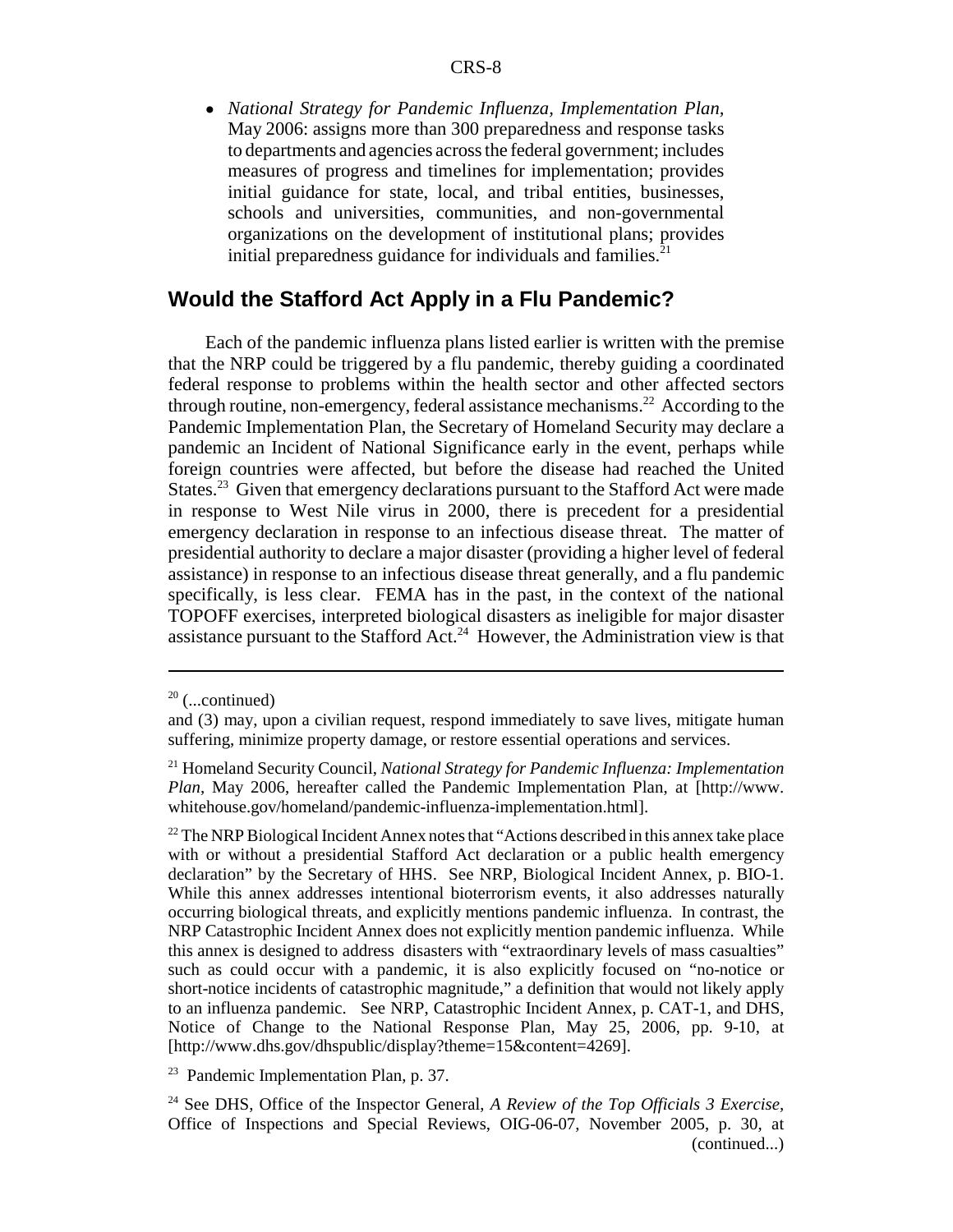the President's authority to declare a major disaster pursuant to the Stafford Act could be applied to an influenza pandemic.<sup>25</sup>

## **NRP Emergency Support Function 8: Roles and Challenges**

#### **Overview**

Hurricane Katrina demonstrated the scope of *public health* and *medical* activities needed in response to a large-scale catastrophe. A successful public health response — which involves the monitoring and assurance of the safety of food and water, prevention of injury, control of infectious diseases, and a host of other activities — is carried out by a variety of entities, primarily government and not-forprofit agencies. A successful medical response requires the coordination of several elements, which are variously based in federal, state or local authority, or in the private sector. These elements are (1) patients, who may be inaccessible and require rescue or medical evacuation; (2) a treatment facility, which may be an existing hospital or a field tent with cots; (3) a competent healthcare workforce; (4) appropriate non-perishable medical supplies; (5) appropriate drugs, vaccines, tests and other perishable medical supplies; (6) a system of medical records; and (7) a healthcare financing mechanism. A flu pandemic would not likely impose the mass dislocations and destruction of healthcare infrastructure seen following Hurricane Katrina. But, as a pandemic would affect all areas of the nation simultaneously, responders could not necessarily count on the state-to-state mutual aid that was critical to the hurricane response.

According to the NRP, the Secretary of HHS is tasked with coordinating *Emergency Support Function 8* (ESF-8), the public health and medical response to incidents.<sup>26</sup> The 15 ESFs in the NRP are coordinating mechanisms, not funding mechanisms. The response to an influenza pandemic is likely to be primarily an ESF-8 response, in which public health and medical needs could be substantial. Less onerous burdens might be expected on other ESFs such as transportation, public works and energy, compared to those imposed following hurricanes and other weather-related disasters, for example. Nonetheless, planners note that a severe pandemic could still constitute a multi-sector incident. Staffing shortages and supply

 $24$  (...continued)

<sup>[</sup>http://www.dhs.gov/interweb/assetlibrary/OIG\_06-07\_Nov05.pdf].

<sup>&</sup>lt;sup>25</sup> Pandemic Implementation Plan, Appendix C, "Authorities and References," p. 212.

<sup>&</sup>lt;sup>26</sup> NRP, Annex ESF#8, at [http://www.dhs.gov/interweb/assetlibrary/NRP\_FullText.pdf]. See also HHS, "HHS Maintains Lead Federal Role for Emergency Public Health and Medical Response," press release, Jan. 6, 2005. Many ESF-8 responsibilities and activities are delegated to the Assistant Secretary for Public Health Emergency Preparedness. See HHS, Office of the Secretary, Office of Public Health Emergency Preparedness, "Statement of Organization, Functions, and Delegations of Authority," 71 *Federal Register* 38403, July 6, 2006.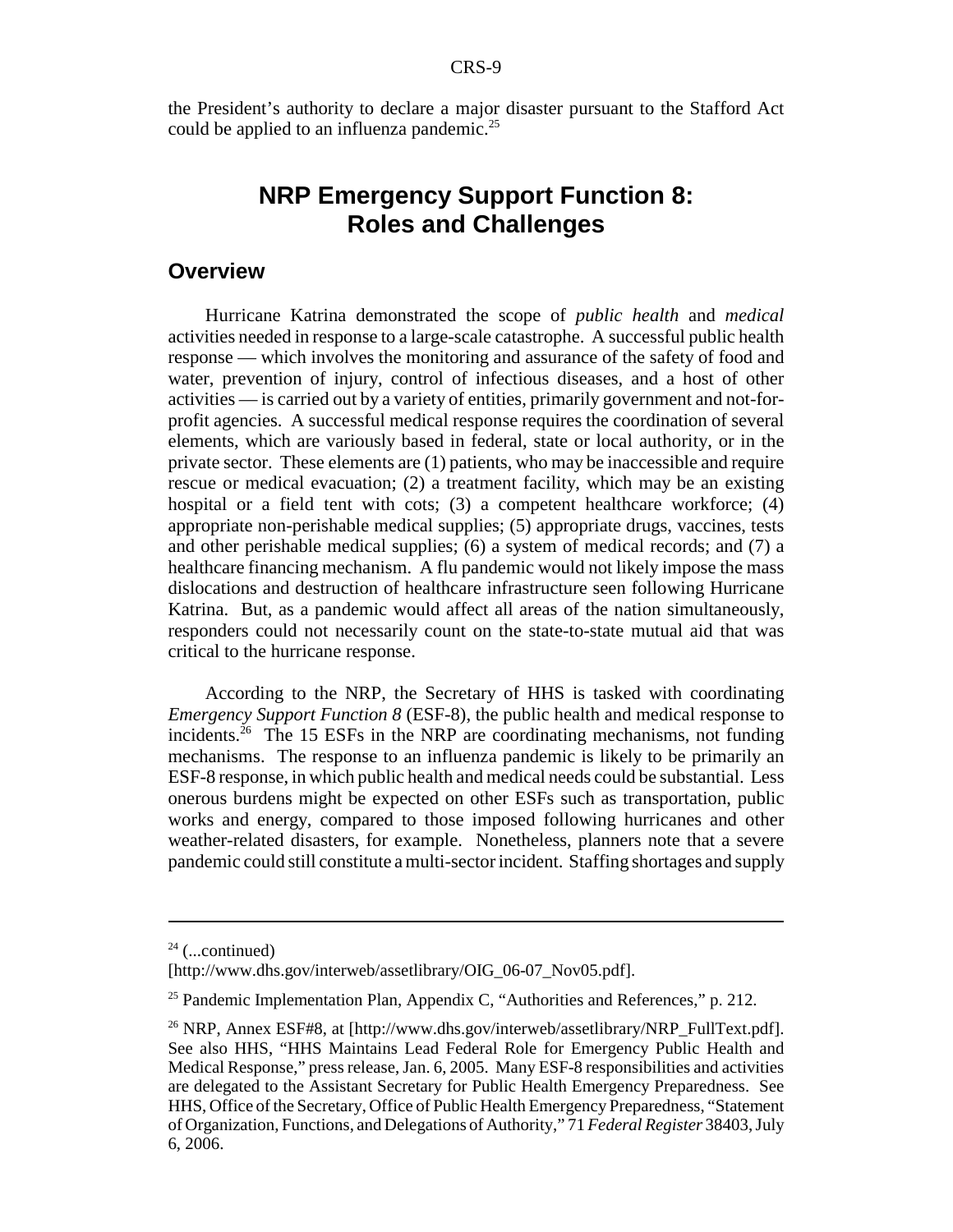chain disruptions could affect the continuity of services, and possibly the integrity of infrastructure, in the transportation, public works and energy sectors, among others.

The Secretary of HHS is responsible for coordinating the following activities under ESF-8, and may request assistance from 14 designated support agencies and the American Red Cross as needed:

- ! Assessment of public health and medical needs;
- Health surveillance;
- Medical care personnel;
- Health and medical equipment and supplies;
- Patient evacuation;
- Patient care:
- ! Safety and security of human drugs, biologics, and medical devices, veterinary drugs, and other HHS-regulated products;
- Blood and blood products;
- Food safety and security;
- ! Agriculture safety and security (principally with regard to foodproducing animals and animal feeds and drugs);
- Worker health and safety;
- ! All-hazard public health and medical consultation, technical assistance and support;
- Behavioral health care:
- Public health and medical information;
- Vector control (e.g., control of disease-carrying insects and rodents);
- Potable water, wastewater and solid waste disposal;
- Victim identification and mortuary services; and
- ! Protection of animal health (principally with regard to HHSregulated animal feeds and drugs).

HHS does not bear primary responsibility for *mass care,* which is the coordination of non-medical services such as shelter, feeding, emergency first aid, and efforts to reunite displaced family members. Mass care is the responsibility of DHS and is carried out by the FEMA and the American Red Cross according to ESF-6. HHS is also not responsible for *urban search and rescue,* which is also the responsibility of DHS and FEMA pursuant to ESF-9. Furthermore, HHS may depend on numerous other agencies to carry out certain of their ESF activities (e.g., public safety, road clearing and power restoration) before some ESF-8 activities can commence.

## **ESF-8 Leadership**

Some have questioned whether the NRP clearly defines federal ESF-8 leadership, or whether the respective roles of the Secretaries of Homeland Security and Health and Human Services could conflict during a response. Some, including congressional investigators, felt this conflict was in evidence during the response to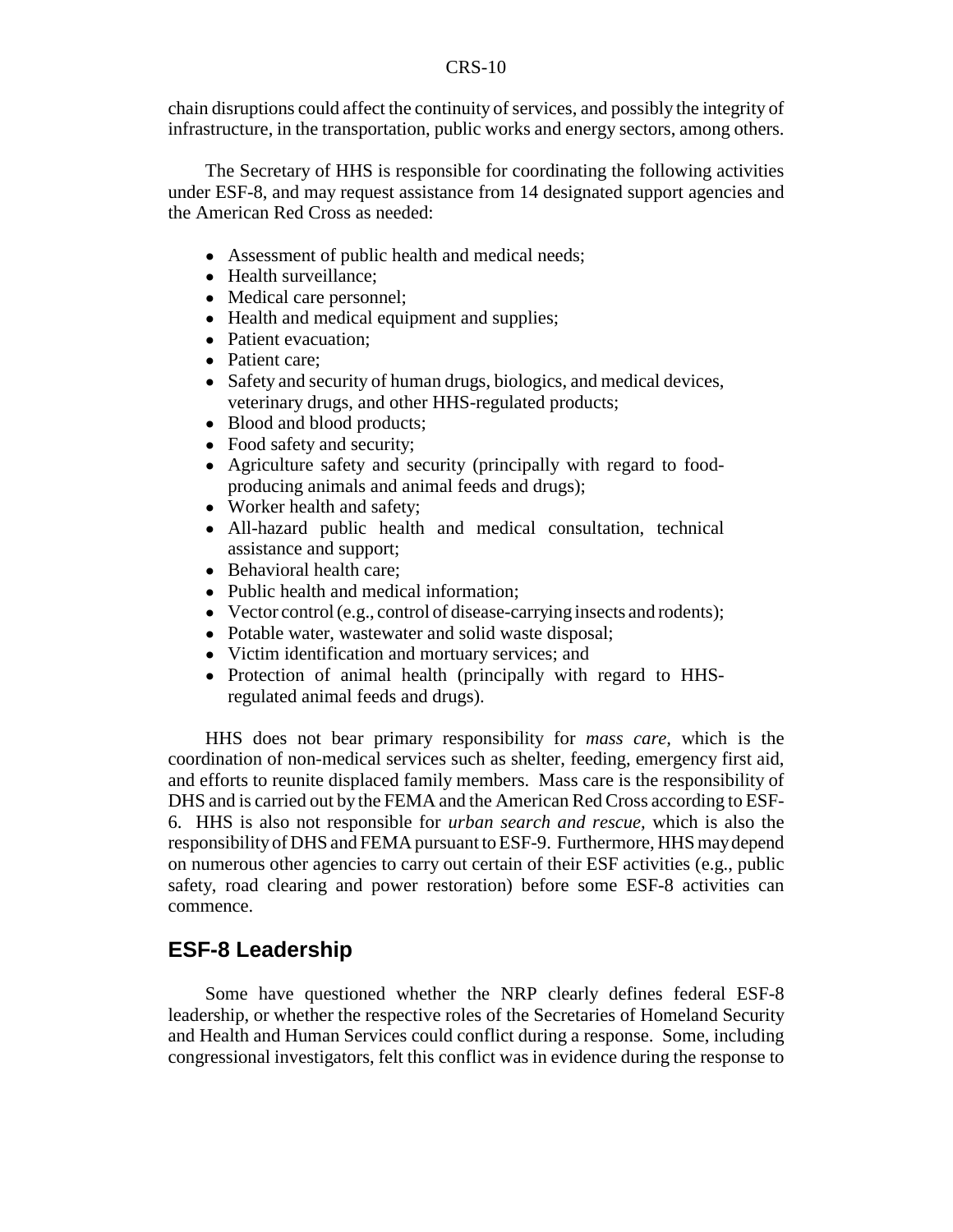Hurricane Katrina.<sup>27</sup> Others are concerned that the respective roles are insufficiently clear to guide a coordinated response to a flu pandemic. Several pending bills in the 109th Congress propose to clarify federal responsibilities for ESF-8 response. These include H.R. 5438 (reported in House) and S. 3678 (reported in Senate), which provide that HHS shall lead the federal public health and medical response to incidents, and H.R. 4632 and H.R. 5814, which would delegate certain ESF-8 preparedness and response functions to the Chief Medical Officer in DHS. There has been particular concern about the clarity of authority with respect to the deployment of two federal response assets, the National Disaster Medical System (NDMS, discussed further below), and the Strategic National Stockpile (SNS) of drugs and medical supplies, which would likely be deployed in response to a flu pandemic. Under current law, both the Secretary of Homeland Security and the Secretary of HHS have authority to deploy the SNS, as well as certain joint authorities regarding procurement.28

## **Unclear Federal Leadership for Certain Response Functions**

In the response to Hurricane Katrina, it became apparent that federal responsibility to coordinate certain support activities was not clear in the existing ESF assignments in the NRP. Some of these problems are discussed below.

It is not essential that an ESF lead agency have direct control of all of the federal assets needed for the relevant response. The NRP, in fact, assumes that federal agencies retain control over their assets and that NRP mechanisms ensure that resource delivery from multiple federal agencies is coordinated. However, there has been considerable discussion regarding whether ESF-8 can function effectively when one of its key assets, the National Disaster Medical System (NDMS), is based at FEMA rather than at HHS. (NDMS consists of a number of medical response teams that can deploy to a scene rapidly and set up field operations that are self-sustaining for up to 72 hours, until additional federal support arrives.<sup>29</sup>) Congressional and White House investigators each found that NDMS deployments in response to Hurricane Katrina were made by FEMA without the involvement of personnel at HHS.30 This undermined the intent of the NRP and the ability of HHS to coordinate

<sup>27</sup> U.S. House of Representatives, *A Failure of Initiative: The Final Report of the Select Bipartisan Committee to Investigate the Preparation for and Response to Hurricane Katrina,* Feb. 2006, hereafter called *A Failure of Initiative*, at [http://katrina.house.gov/].

<sup>&</sup>lt;sup>28</sup> The authority of the Secretary of DHS to deploy the SNS is codified at 6 U.S.C. § 312. The authority of the Secretary of HHS to deploy the SNS is codified at 42 U.S.C. § 247d-6b, as are certain procurement authorities provided jointly to the two secretaries.

<sup>29</sup> Additional information about NDMS is available in CRS Report RL33096: *2005 Gulf Coast Hurricanes: The Public Health and Medical Response,* by Sarah A. Lister.

<sup>30</sup> See: U.S. House of Representatives, *A Failure of Initiative: The Final Report of the Select Bipartisan Committee to Investigate the Preparation for and Response to Hurricane Katrina,* p. 297, Feb. 2006, at [http://katrina.house.gov/]; U.S. Senate, Committee on Homeland Security and Governmental Affairs, *Hurricane Katrina: A Nation Still Unprepared,* chap. 24, p. 29, May 2006, at [http://hsgac.senate.gov/]; and the White House, *The Federal Response to Hurricane Katrina: Lessons Learned,* p. 47, Feb. 2006, at (continued...)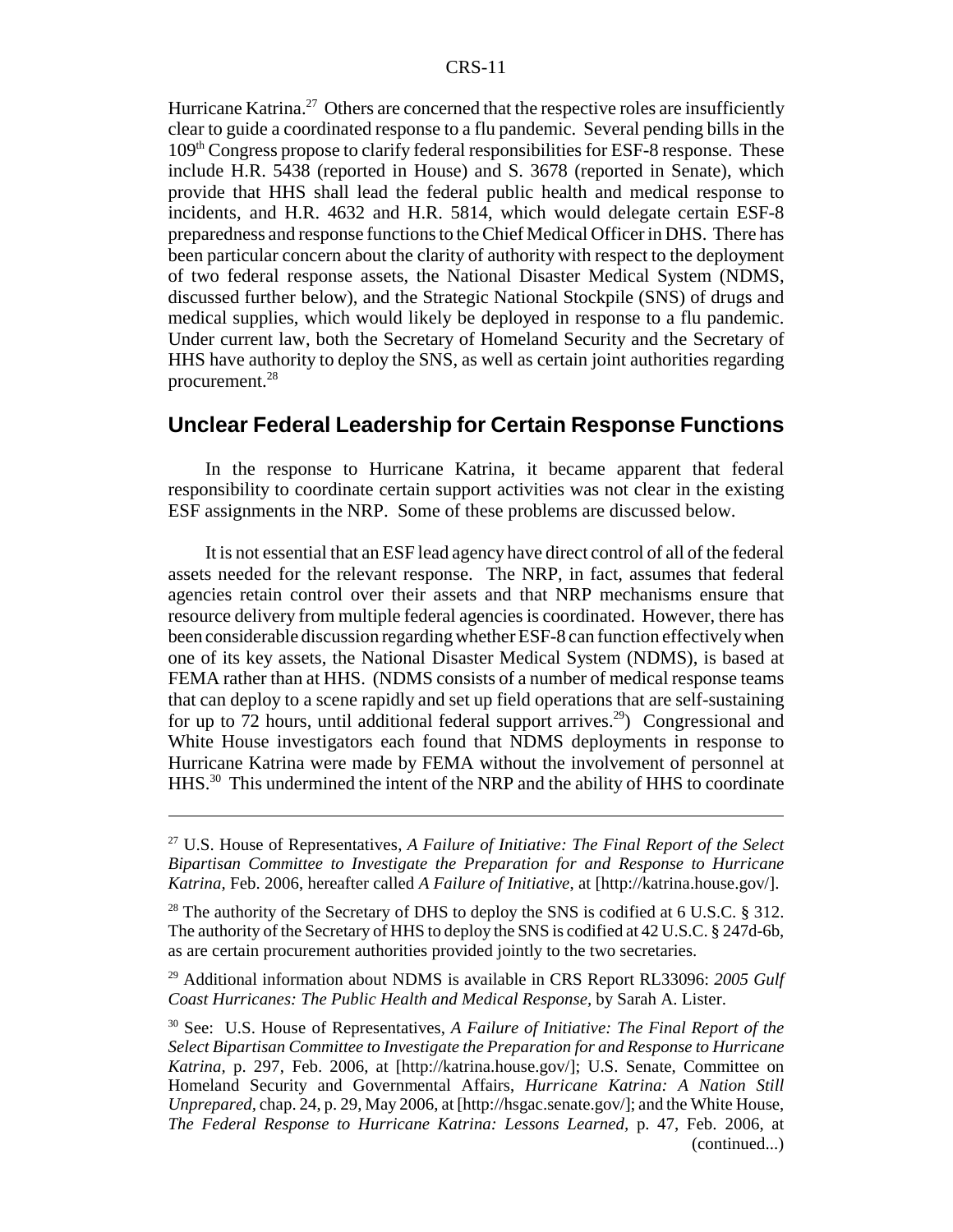the overall ESF-8 response effectively. The Administration "strongly supports" the transfer of NDMS to HHS.<sup>31</sup> Others might contend that DHS should retain control over NDMS as part of its comprehensive response authority. Members of Congress have debated whether the problem is amenable to an administrative solution or whether relocation of the asset, requiring legislative action, is required.<sup>32</sup>

(The role of NDMS in a flu pandemic is a matter of some discussion as well. As a pandemic would be a near-simultaneous national incident, the value of a mobile medical force is less apparent than it would be in a localized event. Some planners have suggested that NDMS personnel should remain within their home communities. The Pandemic Implementation Plan envisions the strategic use of NDMS teams, when available, to support a variety of federally coordinated disease-control activities.)

The NRP does not clearly delegate responsibility for the retrieval of human remains in mass fatality events. HHS is responsible for the ESF-8 function of coordinating federal assistance to identify victims and determine causes of death. NDMS Disaster Mortuary Assistance Teams (DMORTs) comprise medical examiners, pathologists, dental technicians and other medical personnel. These teams are not skilled in the safe retrieval of remains from hazardous sites such as waterways or collapsed buildings. And while teams that conduct Urban Search and Rescue (ESF-9 in the NRP, coordinated by FEMA) are trained to work safely in such dangerous conditions, their mission is to rescue the living, not recover the dead.<sup>33</sup> The matter of mass fatality management is of considerable concern to pandemic planners, and this gap could be problematic during such a disaster.

The NRP does not clearly delegate federal responsibility for the well-being of pets during disasters.34 It is well established that some people are reluctant to

 $30$  (...continued)

<sup>[</sup>http://www.whitehouse.gov/reports/katrina-lessons-learned/].

<sup>&</sup>lt;sup>31</sup> Office of Management and Budget, "Statement of Administration Policy: H.R. 5441 — Department of Homeland Security Appropriations Bill, FY2007," Senate version, July 12, 2006, p. 2, at [http://www.whitehouse.gov/omb/legislative/sap/109-2/hr5441sap-s.pdf].

 $32$  Various bills in the 109<sup>th</sup> Congress propose to retain NDMS in DHS, or to transfer it to HHS, where it was based before the creation of DHS in 2003. Bills proposing NDMS retention in DHS include H.R. 5351, S. 3721, and S. 3595. Bills proposing the transfer of NDMS to HHS include H.R. 5438, reported in the House, S. 3678, reported in the Senate, and H.R. 5441, the Department of Homeland Security Appropriations Act, 2007, passed in the Senate. (House-passed H.R. 5441 does not include a comparable provision.)

 $33$  Further discussion of the difficulties in coordinating body retrieval following Hurricane Katrina is available in *A Failure of Initiative,* p. 299.

<sup>&</sup>lt;sup>34</sup> A search of the NRP for the terms "pets" and "companion animals" yields references only to FDA's responsibilities to assure the safety of animal drugs, and USDA's responsibilities to control animal diseases affecting livestock and to advise on decontamination procedures for pets exposed to radioactive material. See also, R. Scott Nolen and Allison Rezendes, "Summit Works Toward National Animal Disaster Plan," *Journal of the American Veterinary Medical Association,* news article, June 15, 2006, at [http://www.avma.org/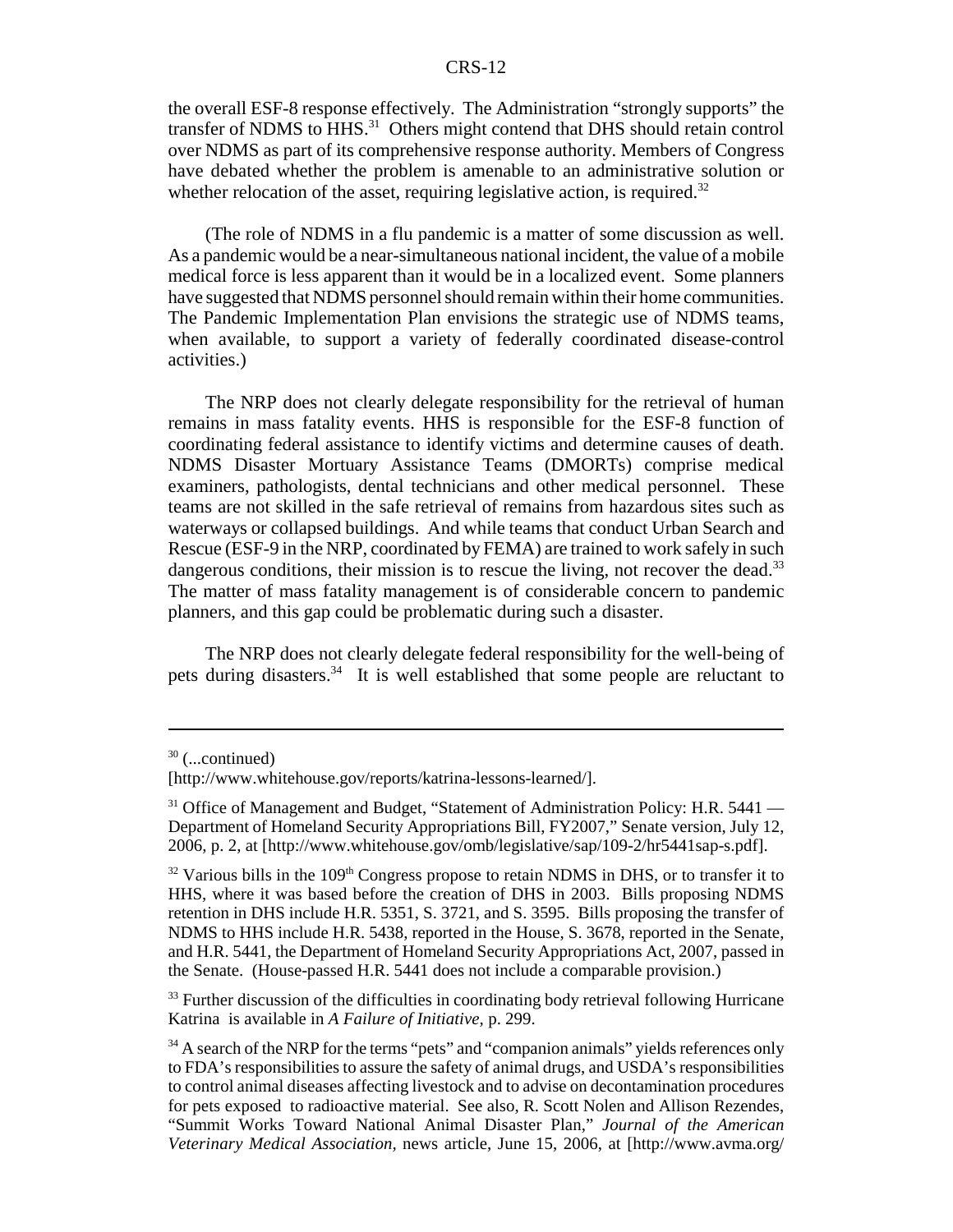abandon their pets and will remain at home during an evacuation order if they cannot take pets with them: therefore, the absence of coordinated mechanisms to assure the safety of pets in disasters may jeopardize human safety as well.<sup>35</sup> Several states (e.g., Florida, Louisiana and Texas) have incorporated pet-friendly shelters or other arrangements in their disaster plans, to address this concern. In Congress, H.R. 3858, the Pets Evacuation and Transportation Standards Act of 2005, has passed the House, and related bill S. 2548 is pending in the Senate. The bills would amend the Stafford Act to ensure that state and local emergency preparedness operational plans address the needs of individuals with household pets and service animals following a major disaster or emergency. H.R. 5441 (passed in the Senate) and S. 3721 (reported in the Senate) contain comparable provisions. The bills do not, however, address the matter of federal leadership for the needs of pets in disasters.

Finally, as was evident in the response to Hurricane Katrina, the distinction between ESF-6 (mass care) and ESF-8 (public health and medical) may be blurred, such as when evacuees in Red Cross shelters required medical care, or when large numbers of hospital patients evacuated to ESF-8 field hospitals required food and water. This problem is likely amenable to an administrative solution, and is being considered by FEMA, HHS and the American Red Cross in their reviews of the hurricane response and their ongoing preparedness activities.

## **Federal Funding to Support an ESF-8 Response**

Hurricane Katrina represented the greatest test of ESF-8 since the creation of the Department of Homeland Security and the publication of the NRP. A variety of public health and medical activities were undertaken in the hurricane response. The costs of these activities were borne by agencies at the federal, state and local levels, not-for-profit groups, businesses, healthcare providers, insurers, families, and individuals. Private insurance covered some of the property damage, healthcare and other costs resulting from the disaster. Congress provided additional assistance through emergency appropriations to cover expanded federal agency activities and a portion of uninsured healthcare costs. Some other costs, such as the costs of rebuilding the devastated healthcare infrastructure in New Orleans, have not been fully met at this time, either through existing assistance mechanisms or mechanisms developed since the storm.<sup>36</sup> The response to Hurricane Katrina, and ongoing pandemic preparedness efforts, each offer a glimpse of the complexity and adequacy of existing mechanisms to fund the costs of an ESF-8 response.

 $34$  (...continued)

onlnews/javma/jun06/060615a.asp].

<sup>35</sup> See DHS: "Nationwide Plan Review, Phase 2 Report," June 16, 2006, p. 53, at [http://www.dhs.gov/interweb/assetlibrary/Prep\_NationwidePlanReview.pdf]; and "Ready.gov," preparedness information for pet owners, at [http://www.ready.gov/america/ getakit/pets.html].

<sup>36</sup> See HHS, "Louisiana Health Care System Focus of Redesign," press release, July 17, 2006; and Bruce Alpert, "GAO Says Hospitals not Worth Salvaging," Times-Picayune, Mar. 30, 2006.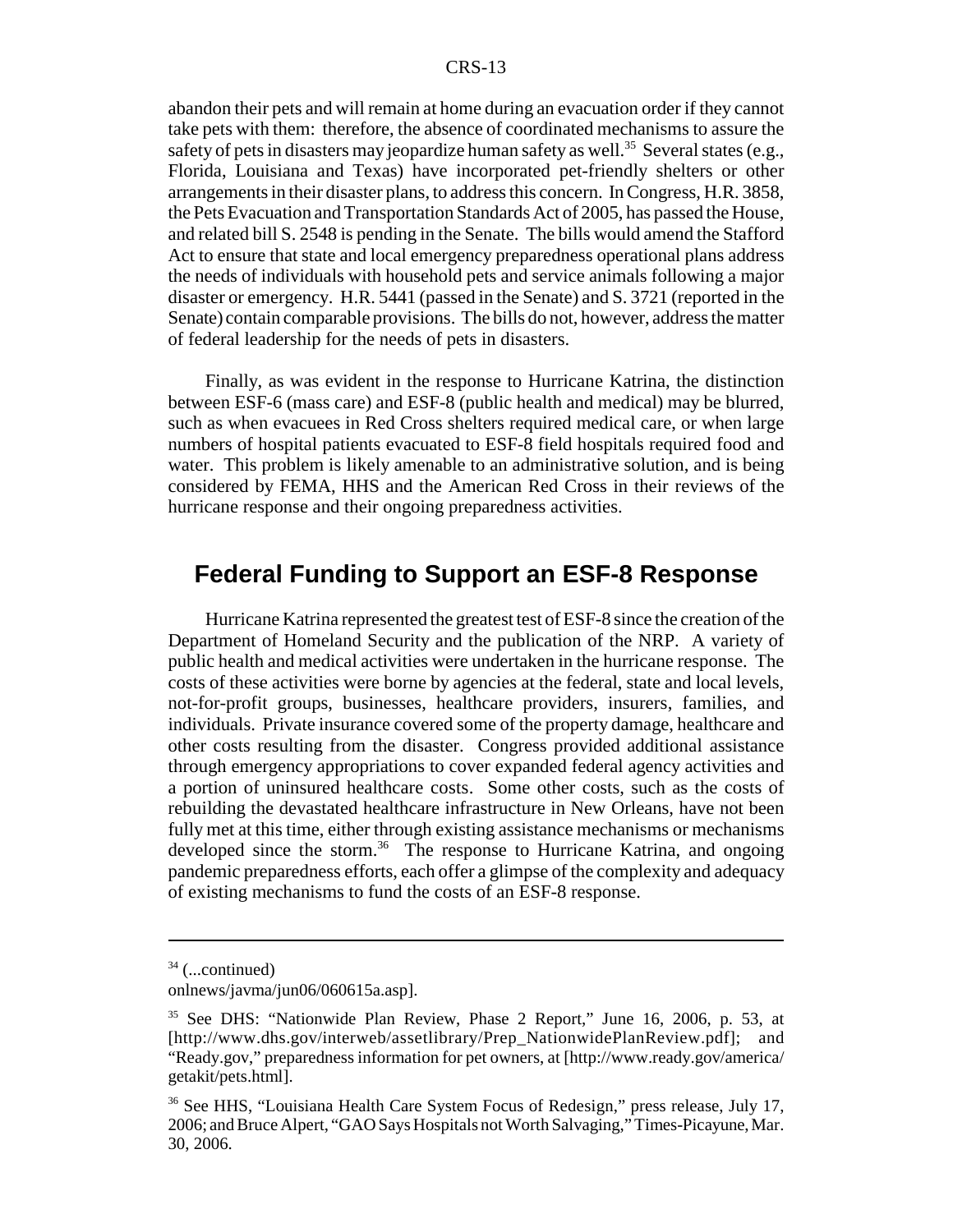#### **Funding Sources and Authorities**

**The Disaster Relief Fund.** Activities undertaken under authority of the Stafford Act are funded through appropriations to the Disaster Relief Fund (DRF), administered by FEMA. Federal assistance supported by the DRF is used by states, localities, and certain non-profit organizations to provide mass feeding and shelter, restore damaged or destroyed facilities, clear debris, and aid individuals and families with uninsured needs, among other activities. Federal agencies that receive *mission assignments* from DHS and provide assistance pursuant to the NRP are also reimbursed through funds appropriated to the DRF. The DRF is a no-year account in which appropriated funds remain available until expended. Supplemental appropriations legislation is generally required each fiscal year to replenish the DRF to meet the urgent needs of particularly catastrophic disasters.<sup>37</sup>

**The Public Health Emergency Fund.** In 1983, Congress established authority for a no-year public health emergency fund to be available to the HHS Secretary.38 In 2000, Congress reauthorized the fund, clarifying that it could only be used when the Secretary had made a determination of a public health emergency pursuant to 42 U.S.C. § 247d(a), as follows:

(1) In general. There is established in the Treasury a fund to be designated as the "Public Health Emergency Fund" to be made available to the Secretary without fiscal year limitation to carry out subsection (a) only if a public health emergency has been declared by the Secretary under such subsection. There is authorized to be appropriated to the Fund such sums as may be necessary.

(2) Report. Not later than 90 days after the end of each fiscal year, the Secretary shall prepare and submit to the Committee on Health, Education, Labor, and Pensions and the Committee on Appropriations of the Senate and the Committee on Commerce and the Committee on Appropriations of the House of Representatives a report describing  $-$  (A) the expenditures made from the Public Health Emergency Fund in such fiscal year; and (B) each public health emergency for which the expenditures were made and the activities undertaken with respect to each emergency which was conducted or supported by expenditures from the Fund.<sup>39</sup>

Prior to 2000, the fund was authorized for annual appropriations sufficient to have a balance of \$45 million in the fund at the beginning of each fiscal year. Despite this prior authorization of annual appropriations, the fund received appropriations only in response to a few public health threats (e.g., the emergence of hantavirus in the Southwest in 1993-1994), but did not receive an appropriation for its intended use as a reserve fund for unanticipated events. The fund has not received an appropriation since it was explicitly linked to the public health emergency authority in 42 U.S.C. § 247d(a) in 2000. As a consequence, the fund was not utilized during three public health emergency determinations made subsequently: (1)

<sup>37</sup> For more information, see CRS Report RL33053, *Federal Stafford Act Disaster Assistance: Presidential Declarations, Eligible Activities, and Funding,* by Keith Bea.

<sup>38</sup> P.L. 98-49.

 $39$  42 U.S.C. § 247d(b), as amended by P.L. 106-505.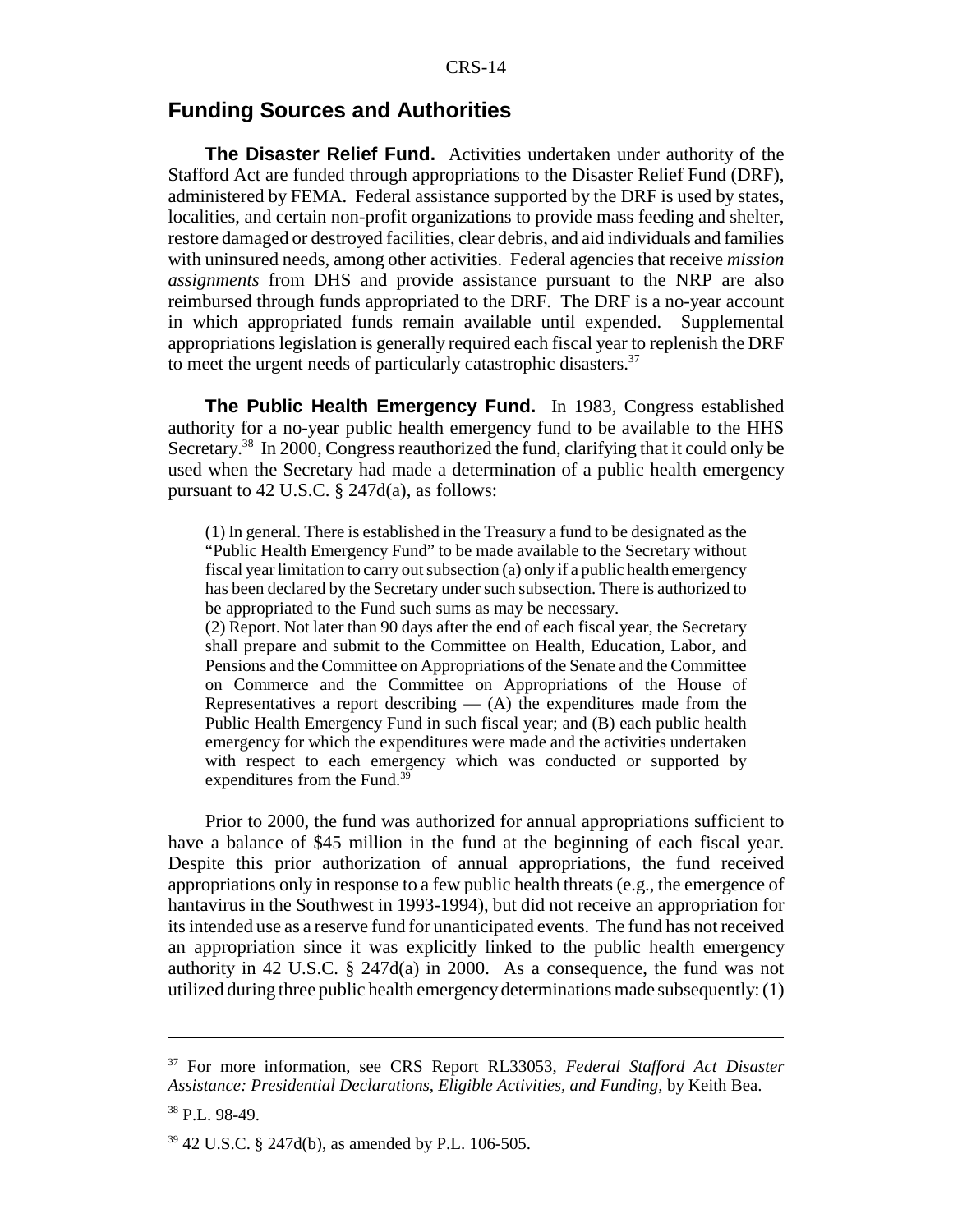nationwide, in response to the terrorist attacks on September 11, 2001; (2) in several states affected by Hurricane Katrina in August and September 2005; and (3) in several states affected by Hurricane Rita in September 2005.<sup>40</sup>

In 2002, Congress reauthorized the National Disaster Medical System (NDMS) in language suggesting that the emergency fund could be used to support NDMS activities, as follows:

 ... For the purpose of providing for the Assistant Secretary for Public Health Emergency Preparedness and the operations of the National Disaster Medical System, other than purposes for which amounts in the Public Health Emergency Fund under Section 319 are available, there are authorized to be appropriated such sums as may be necessary for each of the fiscal years 2002 through 2006.<sup>41</sup>

NDMS was subsequently transferred to the Department of Homeland Security in the Homeland Security Act, P.L. 107-296.

**The Public Health and Social Services Emergency Fund.** The Public Health and Social Services Emergency Fund (PHSSEF) is an account at HHS that has been used to provide annual or emergency supplemental appropriations for one-time or short-term public health activities in a variety of agencies and offices. Providing funding to the PHSSEF, which does not have an explicit authority in law, separates these amounts from an agency's annual "base" funding. Recent activities funded through the PHSSEF include preparedness activities for a flu pandemic, one-time purchases for the Strategic National Stockpile (SNS), and funding for state public health and hospital preparedness. Amounts appropriated to the PHSSEF may or may not be designated as emergency spending. Because the PHSSEF has been used only to fund certain planned activities, it is not a reserve fund for unanticipated events.

In FY2006, Congress appropriated certain amounts that had previously been provided through the PHSSEF directly to the various agencies overseeing the programs. These included funding for the SNS and grants for upgrading state and local public health capacity, amounts now appropriated in CDC's "Terrorism and Public Health Preparedness" budget line, $42$  and state grants for hospital preparedness, now appropriated in the budget line for bioterrorism programs of the Health Resources and Services Administration (HRSA).43

<sup>&</sup>lt;sup>40</sup> More information regarding these determinations is available in CRS Report RL33096, *2005 Gulf Coast Hurricanes: The Public Health and Medical Response,* by Sarah A. Lister.

<sup>41 42</sup> U.S.C. § 300hh-11, as amended by P.L. 107-188.

<sup>42</sup> More information on CDC's budget is available at [http://www.cdc.gov/fmo/ fmofybudget.htm].

<sup>&</sup>lt;sup>43</sup> More information on HRSA's budget is available in the FY2007 budget justification at [http://www.hrsa.gov/about/budgetjustification07/].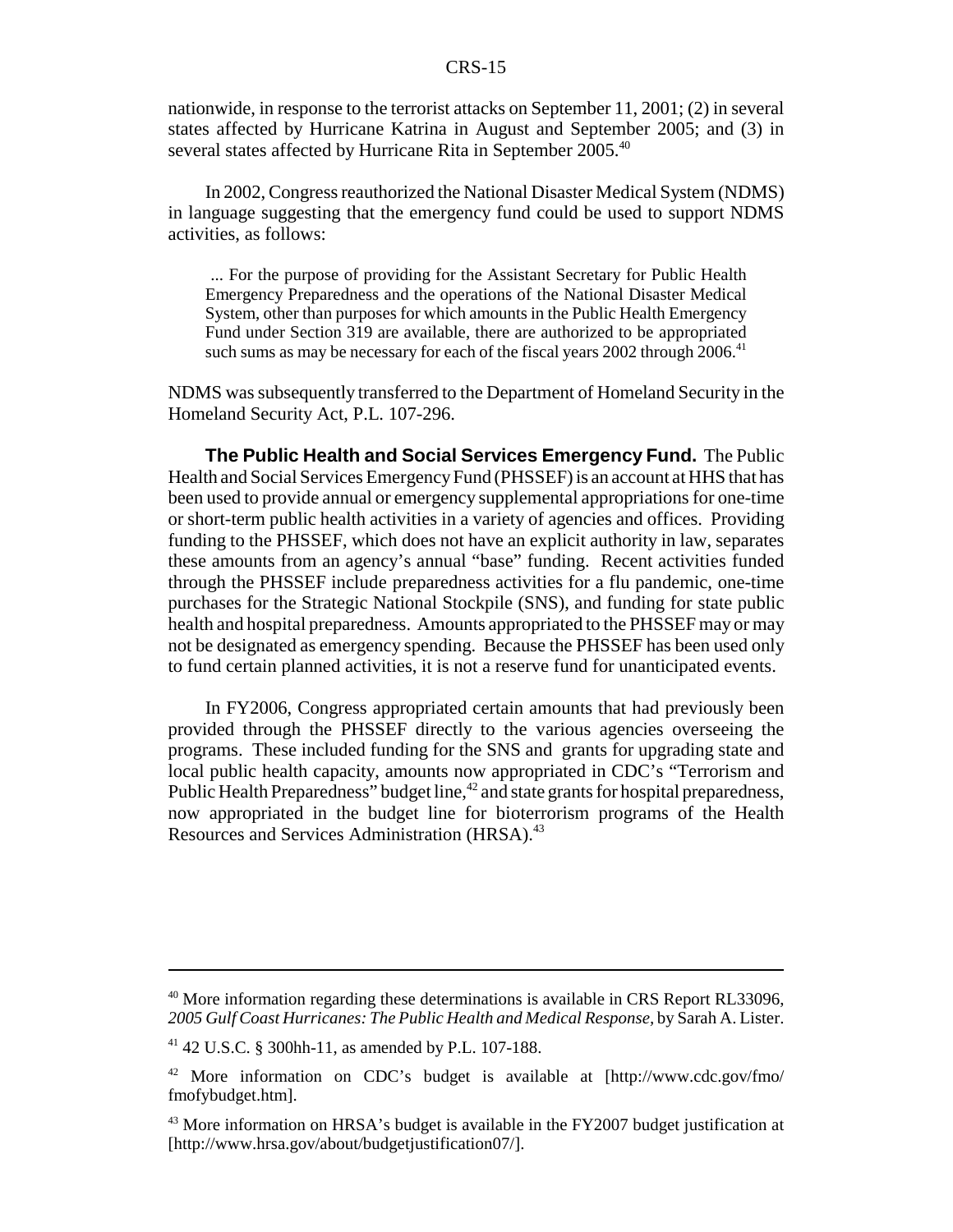## **Funding the ESF-8 Response to Hurricane Katrina**

In response to the widespread destruction caused by Hurricane Katrina, the  $109<sup>th</sup>$ Congress enacted two FY2005 emergency supplemental appropriations bills (P.L. 109-61 and P.L. 109-62), which together provided \$62.3 billion for emergency response and recovery needs. The FY2006 appropriations legislation for the Department of Defense (P.L. 109-148) reallocated \$23.4 billion in funds appropriated in the two emergency supplemental statutes, and an additional amount from a government-wide rescission, primarily to pay for the restoration of damaged federal facilities. In June 2006, Congress provided an additional \$6 billion to the DRF in P.L. 109-234, Emergency Supplemental Appropriations Act for Defense, the Global War on Terror, and Hurricane Recovery, 2006.<sup>44</sup>

A portion of supplemental appropriations to the DRF supported federal ESF-8 response activities. FEMA reports expenditures for mission assignments to both HHS and separately to CDC (an agency within HHS) for the responses to Hurricanes Katrina, Rita and Wilma.<sup>45</sup> A number of HHS agencies in addition to CDC were involved in the response to the hurricanes, and their activities, when requested by FEMA, were presumably reimbursed through the DRF.<sup>46</sup>

There were likely other HHS activities carried out in response to the hurricanes that would not fall within the scope of activities reimbursable by the DRF. For example, on September 16, 2005, CDC issued guidance to state grantees permitting them to redirect funds from a number of grant programs to their hurricane relief efforts as needed.<sup>47</sup> According to CDC, funds could be used for alternate activities within the state, or to support state-to-state mutual aid pursuant to the Emergency Management Assistance Compact (EMAC).<sup>48</sup> States were permitted to redirect funds

<sup>44</sup> For more information, see CRS Report RS22239, *Emergency Supplemental Appropriations for Hurricane Katrina Relief,* by Keith Bea; and CRS Report RL33298, *FY2006 Supplemental Appropriations: Iraq and Other International Activities; Additional Hurricane Katrina Relief,* coordinated by Paul M. Irwin and Larry Nowels.

<sup>45</sup> See, for example, DHS, FEMA, "Weekly Disaster Relief Fund (DRF) Report," Congressional Weekly Report, July 12, 2006, at [http://appropriations.house.gov/\_files/ HurricaneKatrinaLink.htm].

<sup>46</sup> For information regarding the activities of HHS agencies in response to the 2005 hurricanes, see CRS Report RL33096, *2005 Gulf Coast Hurricanes: The Public Health and Medical Response*, by Sarah A. Lister; and HHS, Centers for Medicare and Medicaid Services (CMS), "Summary of Federal Payments Available for Providing Health Care Services to Hurricane Evacuees and Rebuilding Health Care Infrastructure," Jan. 25, 2006, at [http://www.hhs.gov/katrina/#hhs].

<sup>&</sup>lt;sup>47</sup> CDC, letter from William P. Nichols, Director, CDC Procurement and Grants Office, to CDC directors and grants management personnel, regarding "Treatment of Grants under Emergency Conditions due to Hurricane Katrina," Sept. 16, 2005, hereafter referred to as the Nichols letter, at [http://www.bt.cdc.gov/disasters/ hurricanes/katrina/pdf/grantuse.pdf].

<sup>&</sup>lt;sup>48</sup> The Emergency Management Assistance Compact is a congressionally approved interstate mutual aid agreement that provides a legal structure by which states affected by a catastrophe may request emergency assistance from other states. For more information, see (continued...)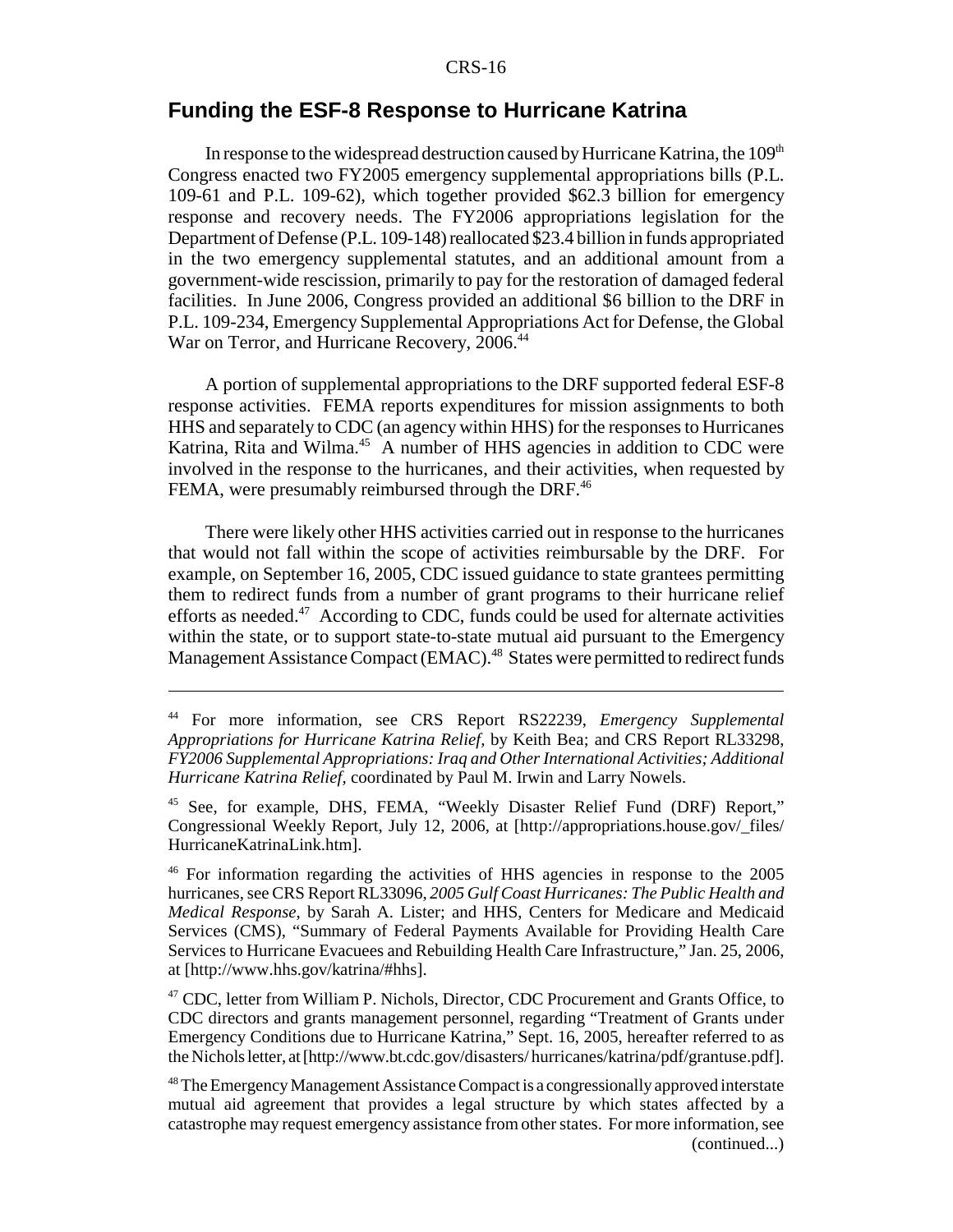from the following federal grant programs: infectious diseases (including immunization, sexually transmitted disease prevention, tuberculosis, West Nile virus, hepatitis, HIV, emerging infections and laboratory programs); environmental health; injury prevention; and, terrorism and emergency preparedness. CDC noted at the time that "No supplemental appropriations have been provided to CDC for Katrina relief, so any existing CDC funds used for relief will reduce the overall amount available to work non-relief grant issues."49 HRSA also advised state grantees that some redirection of funds provided by the National Bioterrorism Hospital Preparedness Program was also permissible to support the hurricane response.<sup>50</sup> Information regarding the overall amount of funds that may have been redirected by HHS agencies to support Hurricane Katrina response activities, and, for those expenditures that were not reimbursable by the DRF, whether there were alternate mechanisms to "backfill" the accounts, is not publicly available.

## **Federal Assistance for Disaster-Related Healthcare Costs**

**Existing Mechanisms.** Several federal assistance mechanisms are available to cover the costs of healthcare services that are rendered during, or required as a result of, a catastrophe. Examples include:

- Services provided by the National Disaster Medical System (NDMS) or other federalized employees while carrying out mission assignments requested by FEMA may be reimbursed by the DRF, though efforts are made to seek reimbursement from patients' insurers when possible. This assistance may be provided under both major disaster and emergency declarations that involve the provision of health and safety measures and the reduction of threats to public health and safety. $51$
- The FEMA Individuals and Households Program (IHP) provides cash assistance that may be used for uninsured medical expenses. Recipients might have to use the funds to meet other needs concurrently, such as rent and other costs of living. The amount available is the same for an individual or a household, and is capped in statute, with an adjustment based on the Consumer Price Index. $52$ The maximum amount available for Hurricane Katrina relief was \$26,200,<sup>53</sup> and the current ceiling is \$27,200.<sup>54</sup>

 $48$  (...continued)

CRS Report RS21227, *The Emergency Management Assistance Compact (EMAC): An Overview,* by Keith Bea.

<sup>&</sup>lt;sup>49</sup> Nichols letter.

<sup>50</sup> See notice posted by the Association of State and Territorial Health Officials at [http://www.astho.org/templates/display\_pub.php?pub\_id=1681&admin=1].

<sup>51 42</sup> U.S.C. § 5170b (major disaster) and 42 U.S.C. § 5192 (emergency).

<sup>52 42</sup> U.S.C. § 5174(h).

<sup>&</sup>lt;sup>53</sup> For more information on the FEMA Individuals and Households Program, see DHS, (continued...)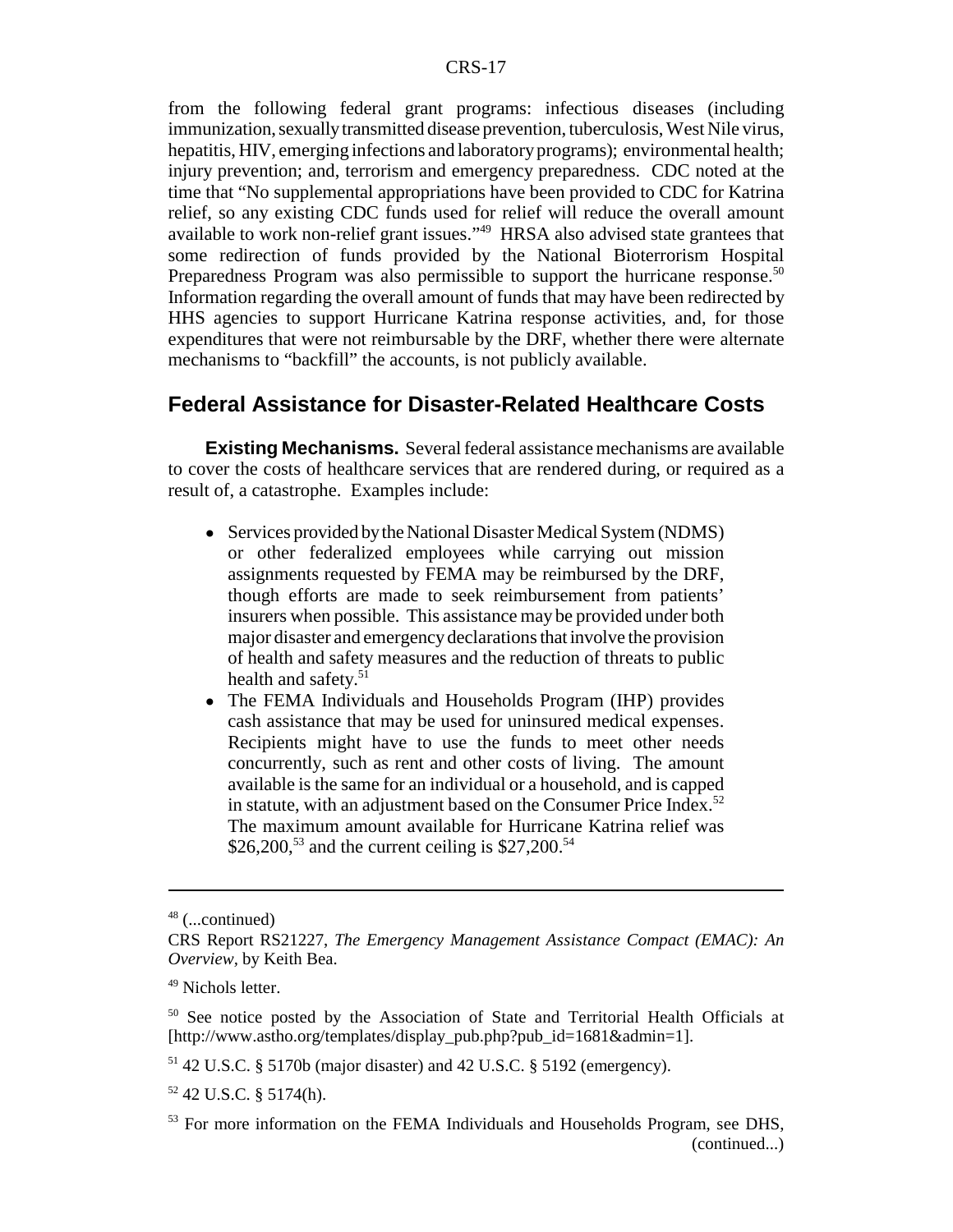- The Stafford Act authorizes the President, pursuant to a major disaster declaration, to provide financial assistance to state and qualified tribal mental health agencies for professional counseling services, or training of disaster workers, to relieve disaster victims' mental health problems caused or aggravated by the disaster or its aftermath. The Substance Abuse and Mental Health Services Administration (SAMHSA) in HHS administers the Crisis Counseling Assistance and Training Program (CCP). Financing for this assistance is drawn from the DRF.<sup>55</sup>
- Certain medications and supplies may be provided to patients from pre-paid stockpiles for which reimbursement is not expected. Examples may include supplies used in Red Cross first aid stations or distributed to states from the CDC's Strategic National Stockpile.
- Public Health Service agencies in HHS may provide support to states and other entities through existing non-emergency mechanisms to assist in managing surges in healthcare needs for specific populations. In some cases, agencies have received supplemental appropriations to support these activities. Examples include SAMHSA Emergency Response Grants (SERG) to states, territories, and federally recognized tribal authorities for crisis mental health and substance abuse services,<sup>56</sup> and expanded federal support, including personnel, for health centers in disaster-affected areas.57

These programs provide a patchwork of coverage that in some cases fails to optimally match services with need (e.g., the Crisis Counseling Program), or in other cases fails to meet the magnitude of need (e.g., the FEMA individual assistance program). In any case, these programs are not generally coordinated with each other at the federal level, though programs that support state activities to finance or deliver healthcare services may be coordinated at that level.

**Financing Healthcare Needs Following Hurricane Katrina.** Hurricane Katrina was one of the worst natural disasters in the nation's history, and the largest mass casualty incident in recent memory. Many of Katrina's victims were dislocated

 $53$  (...continued)

Office of Inspector General, "A Performance Review of FEMA's Disaster Management Activities in Response to Hurricane Katrina," OIG-06-32, Appendix B, pp. 149 ff., March 2006, at [http://www.dhs.gov/interweb/assetlibrary/OIG\_06-32\_Mar06.pdf].

<sup>54 70</sup> C.F.R. 58735.

<sup>55 42</sup> U.S.C. § 5183. For more information, see CRS Report RS22292, *Hurricanes Katrina and Rita: Addressing the Victims' Mental Health and Substance Abuse Treatment Needs,* by Erin D. Williams.

<sup>56</sup> Ibid.

<sup>&</sup>lt;sup>57</sup> Health centers provide healthcare services regardless of ability to pay. For more information, see HRSA, Bureau of Primary Health Care, Health Center Program, at [http://bphc.hrsa.gov/chc/]; and Hurricane Relief and Recovery, at [http://www.hrsa.gov/ katrina/].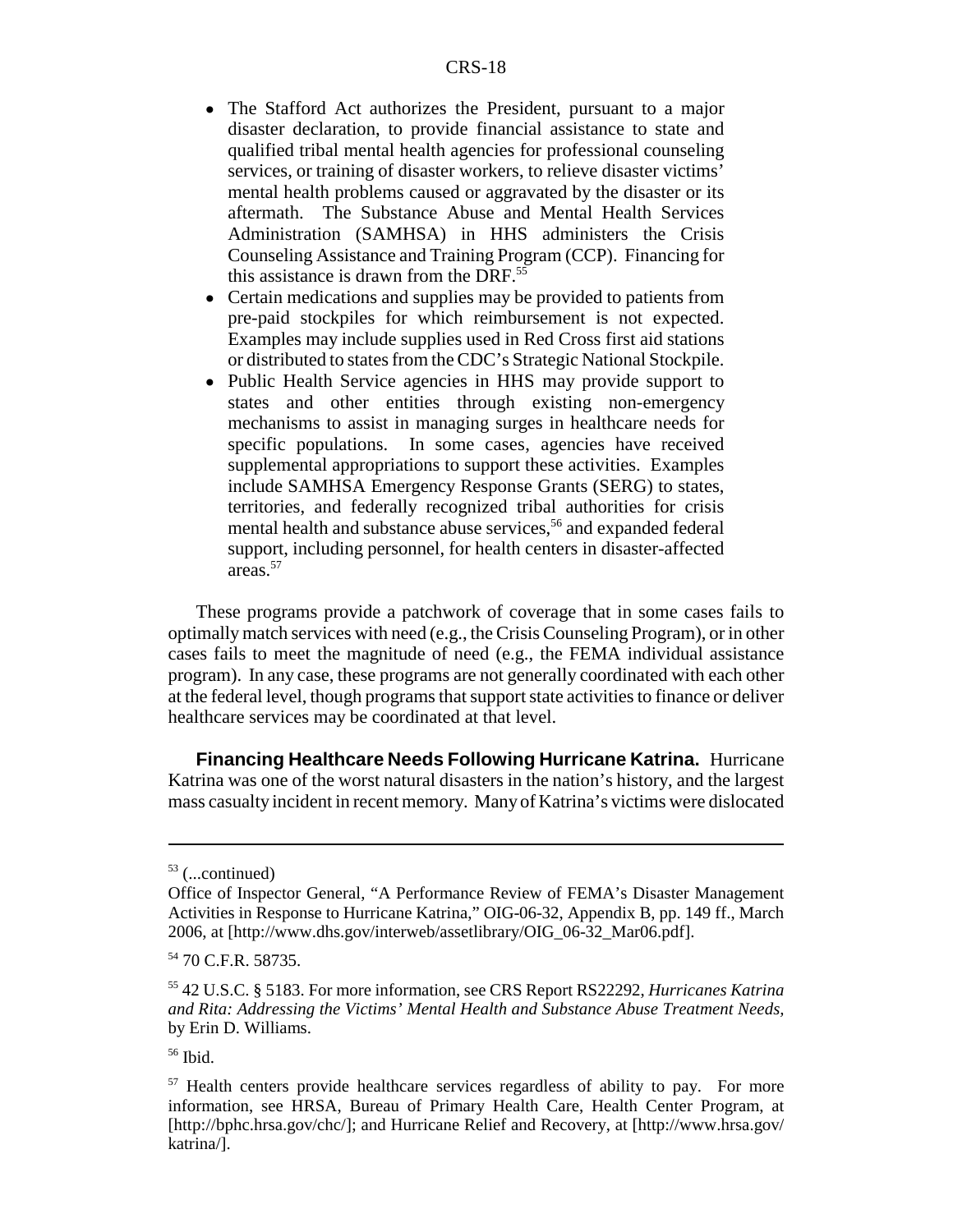to different states, separated from their documentation of health insurance, or both. Others lost employer-based health insurance due to the destruction or closure of businesses. In many cases, care was rendered without definitive financing mechanisms, while federal, state and private entities worked to retrofit these mechanisms in the disaster's aftermath.

In response to Hurricane Katrina, HHS expanded a number of existing programs to assist state and local agencies, healthcare providers and the storms' victims with a variety of health and public health needs.<sup>58</sup> Information regarding the overall cost of these expansions is not publicly available.

In 2002, Congress gave the Secretary of HHS authority to waive certain administrative requirements for provider participation in Medicare, Medicaid and the State Children's Health Insurance Program (SCHIP) when there has been both a Stafford Act declaration by the President and a determination of public health emergency by the Secretary of HHS.<sup>59</sup> This authority was exercised in a number of affected and host states following Hurricane Katrina. While this authority may improve access to healthcare services in affected areas, it does not directly address the financing of services.

A significant challenge following Hurricane Katrina involved setting up or reestablishing healthcare financing mechanisms for displaced individuals. Ultimately, the Medicaid program became the mechanism by which affected and host states financed certain healthcare costs that were not compensated through other public or private insurance sources. After several months of debate over a number of proposals, Congress provided authority and funding to cover, for certain states through January 31, 2006, the Medicaid and SCHIP matching requirements for individuals enrolled in these programs, and the total cost of uncompensated care for the uninsured, for eligible individuals who had been displaced from declared major disaster areas.<sup>60</sup> Congress provided up to \$2 billion for these activities. This was in addition to \$100 million earlier provided in supplemental appropriations to NDMS

<sup>58</sup> HHS, Centers for Medicare and Medicaid Services (CMS), "Summary of Federal Payments Available for Providing Health Care Services to Hurricane Evacuees and Rebuilding Health Care Infrastructure," Jan. 25, 2006, at [http://www.hhs.gov/katrina/#hhs].

<sup>59 42</sup> U.S.C. § 1320b-5, enacted in P.L. 107-188.

 $60$  Section 6201 of P.L. 109-171, the Deficit Reduction Act of 2005, enacted Feb. 8, 2006. This arrangement was designated for those states covered under a Medicaid and SCHIP waiver developed specifically for Hurricane Katrina relief. For more information, see CRS Report RL33083: *Hurricane Katrina: Medicaid Issues,* by Evelyne P. Baumrucker, April Grady, Jean Hearne, Elicia J. Herz, Richard Rimkunas, Julie Stone, and Karen Tritz. FEMA had previously determined, regarding a Medicaid waiver proposed by New York state in response to the terror attack of Sept. 11, 2001, that the DRF may not be used to reimburse a state for a federal matching requirement. FEMA cited its grant regulations at 44 CFR § 13.24(b)(1), which say that "Except as provided by Federal statute, a cost sharing or matching requirement may not be met by costs borne by another Federal grant." (Letter from Joseph F. Picciano, Acting Regional Director, FEMA Region II, to Edward F. Jacoby, Jr., Director, New York State Emergency Management Office, Jan. 13, 2003.)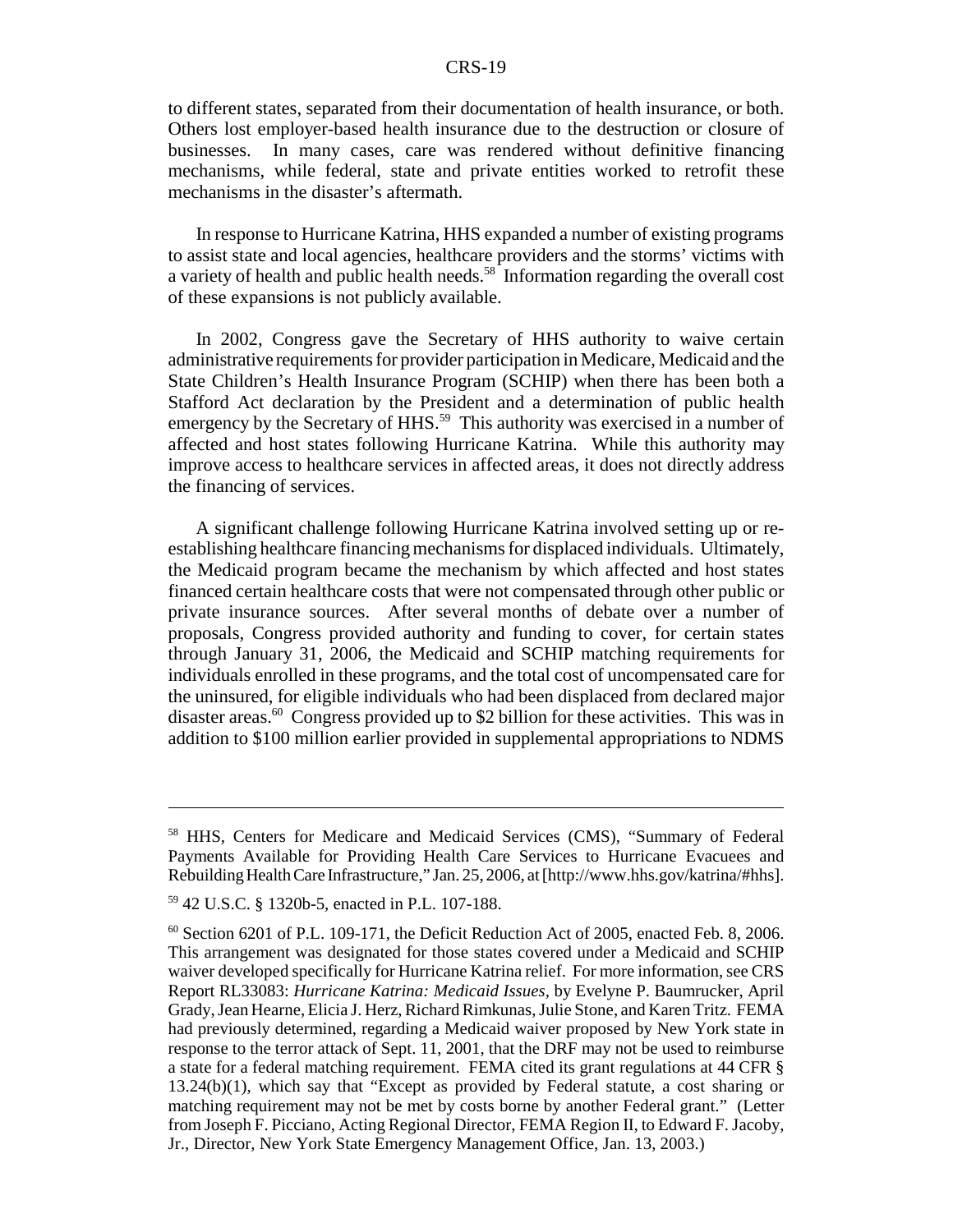to cover expenses related to the response to Hurricane Katrina.<sup>61</sup> Through an interagency agreement, most of the \$100 million was transferred from FEMA to the HHS Centers for Medicare and Medicaid Services (CMS), which is also administering the  $$2$  billion amount.<sup>62</sup>

## **ESF-8 Funding Needs During a Flu Pandemic**

While a severe flu pandemic may constitute a national catastrophe, requiring a robust ESF-8 public health and medical response, the types of funding needs may not be readily addressed through existing assistance mechanisms pursuant to the Stafford Act (to the extent that they apply), and could outstrip existing government and private resources. While the need for public health and medical services could be considerable, extensive damage to public or private infrastructure is not anticipated. Costs associated with workforce surge capacity (e.g., overtime pay) and consumption of certain supplies (e.g., for public health laboratory tests) could increase substantially. Presuming a surge of patients in the healthcare system, non-urgent procedures could be postponed for weeks or months at a time. This has raised questions regarding whether there would be shifts in overall revenue to providers for services rendered during a pandemic, and how such shifts could affect providers and insurers. Finally, the cost of providing healthcare services during a pandemic, when almost 46 million Americans lack health insurance, is of concern to many. Americans' concerns about equity and fairness tend to be heightened during catastrophes. Also, some are concerned that disease control efforts could suffer if some subgroups of the population were unwilling, because of their uninsured status or for other reasons, to seek care or otherwise interact with disease control authorities during a pandemic.

As previously noted, following Hurricane Katrina, Congress provided \$2.1 billion to states to cover the states' usual share of Medicaid and SCHIP costs for storm victims for a defined time period, and the cost of uncompensated care for the uninsured. This federal assistance mechanism required legislative action and took nearly six months to enact, in the absence of a pre-existing mechanism to provide such federal assistance. Whether this could serve as a model for federal assistance during a flu pandemic is unclear. An important element of the discussion regarding the Katrina assistance was the desire to help both states that had been directly affected, and states that had assumed fiscal liability by accepting evacuees. While the element of victim displacement would not likely be seen during a pandemic, Congress may nonetheless debate the merits of expanding federal assistance for healthcare costs during a flu pandemic, and the model developed following Hurricane Katrina may serve as a useful starting point for discussion.

<sup>61</sup> P.L. 109-62, *Second Emergency Supplemental Appropriations Act to Meet Immediate Needs Arising From the Consequences of Hurricane Katrina, 2005*, Sept. 8, 2005, 119 Stat. 1991.

<sup>62</sup> HHS, Centers for Medicare and Medicaid Services, *Justification of Estimates for Appropriations Committees,* FY2007, p. 192.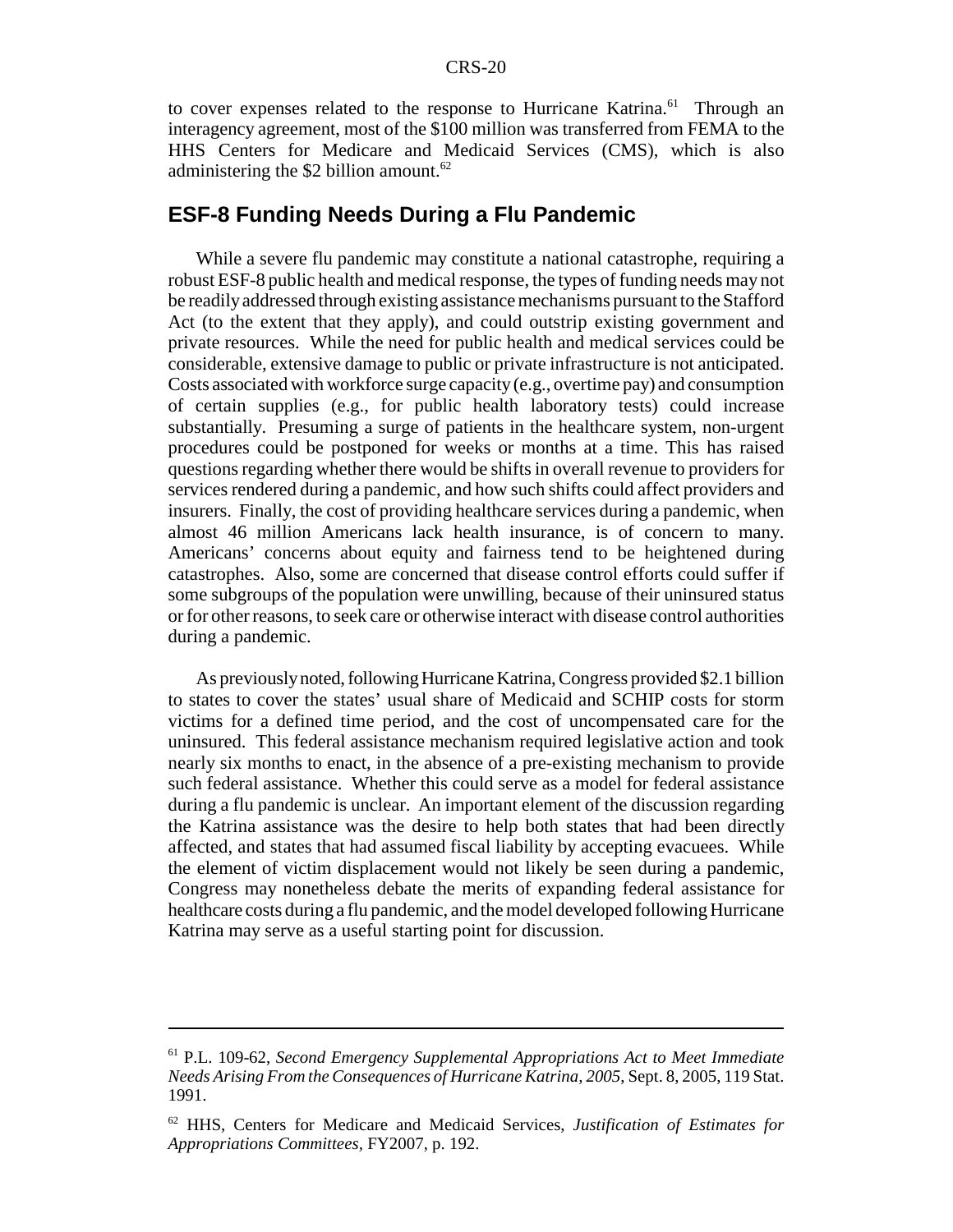## **Appendix: Federal Public Health Emergency Authorities<sup>63</sup>**

## **Broad Authority in Section 319 of the Public Health Service Act**

In 2000, in P.L. 106-505, the Public Health Improvement Act, Congress gave the Secretary of  $HHS^{64}$  broad authority to determine that a public health emergency<sup>65</sup> exists, as follows:

• "If the Secretary determines, after consultation with such public health officials as may be necessary, that  $-$  (1) a disease or disorder presents a public health emergency; or (2) a public health emergency, including significant outbreaks of infectious diseases or bioterrorist attacks, otherwise exists, the Secretary may take such action as may be appropriate to respond to the public health emergency, including making grants, providing awards for expenses, and entering into contracts and conducting and supporting investigations into the cause, treatment, or prevention of a disease or disorder as described in paragraphs  $(1)$  and  $(2)$ ."<sup>66</sup>

This authority, found in Section 319 of the Public Health Service Act (PHSA) and codified at 42 U.S.C. § 247d, is the basis for much, but not all of, the Secretary's authority to waive or streamline administrative requirements and certain statutory requirements, and to take certain other actions, when needed, to prepare for or respond to non-routine threats to public health.

Also in P.L. 106-505, Congress reauthorized a no-year public health emergency fund to be available to the HHS Secretary during a public health emergency determined pursuant to the authority above, as follows:

• "There is established in the Treasury a fund to be designated as the 'Public Health Emergency Fund' to be made available to the Secretary without fiscal year limitation to carry out subsection (a) only if a public health emergency has been declared by the Secretary under such subsection. There is authorized to be appropriated to the Fund such sums as may be necessary. ... Not later than 90 days after the end of each fiscal year, the Secretary shall prepare and submit to

<sup>63</sup> Kathleen S. Swendiman, legislative attorney in the American Law Division of CRS, contributed to this section.

<sup>&</sup>lt;sup>64</sup> In this appendix, unless otherwise stated, "the Secretary" refers to the Secretary of HHS.

<sup>&</sup>lt;sup>65</sup> Federal statute contains numerous authorities relating to instances of public health emergency. In some cases the term is defined, such as for the HHS Secretary's key emergency authority in Section 319 of the Public Health Service Act, though definitions vary. In other cases the term is not defined, or does not refer explicitly to related authorities.

<sup>66 42</sup> U.S.C. § 247d, as amended by P.L. 106-505, the Public Health Improvement Act.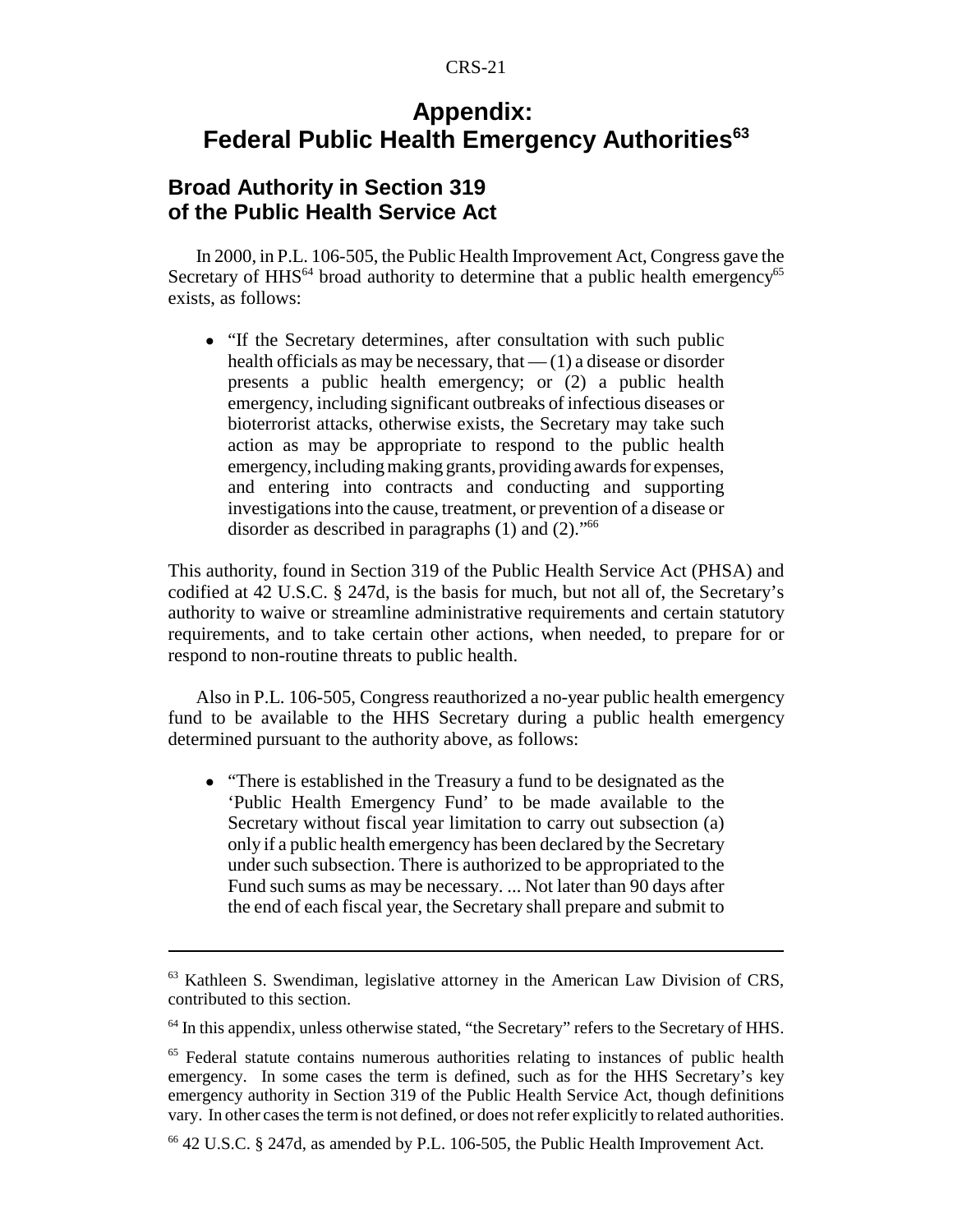the Committee on Health, Education, Labor, and Pensions and the Committee on Appropriations of the Senate and the Committee on Commerce and the Committee on Appropriations of the House of Representatives a report describing  $-$  (A) the expenditures made from the Public Health Emergency Fund in such fiscal year; and (B) each public health emergency for which the expenditures were made and the activities undertaken with respect to each emergency which was conducted or supported by expenditures from the Fund."<sup>67</sup>

Subsequently, Congress expanded or clarified the Section 319 emergency authority, as follows:

- ! **Duration of emergency, notification of Congress:** "Any such determination of a public health emergency terminates upon the Secretary declaring that the emergency no longer exists, or upon the expiration of the 90-day period beginning on the date on which the determination is made by the Secretary, whichever occurs first. Determinations that terminate under the preceding sentence may be renewed by the Secretary (on the basis of the same or additional facts), and the preceding sentence applies to each such renewal. Not later than 48 hours after making a determination under this subsection of a public health emergency (including a renewal), the Secretary shall submit to the Congress written notification of the determination."68
- ! **Data submittal and reporting deadlines:** "In any case in which the Secretary determines that, wholly or partially as a result of a public health emergency that has been determined pursuant to subsection (a), individuals or public or private entities are unable to comply with deadlines for the submission to the Secretary of data or reports required under any law administered by the Secretary, the Secretary may, notwithstanding any other provision of law, grant such extensions of such deadlines as the circumstances reasonably require, and may waive, wholly or partially, any sanctions otherwise applicable to such failure to comply. Before or promptly after granting such an extension or waiver, the Secretary shall notify the Congress of such action and publish in the Federal Register a notice of the extension or waiver."69
- ! **Requirement for notification:** During the period in which the Secretary of HHS has determined the existence of a public health emergency under 42 U.S.C. § 247d, the Secretary "shall keep relevant agencies, including the Department of Homeland Security,

 $67$  42 U.S.C. § 247d, as amended by P.L. 106-505. This fund has not received a recent appropriation.

<sup>68 42</sup> U.S.C. § 247d, as amended by P.L. 107-188, the Public Health Security and Bioterrorism Preparedness and Response Act of 2002.

 $69$  Ibid.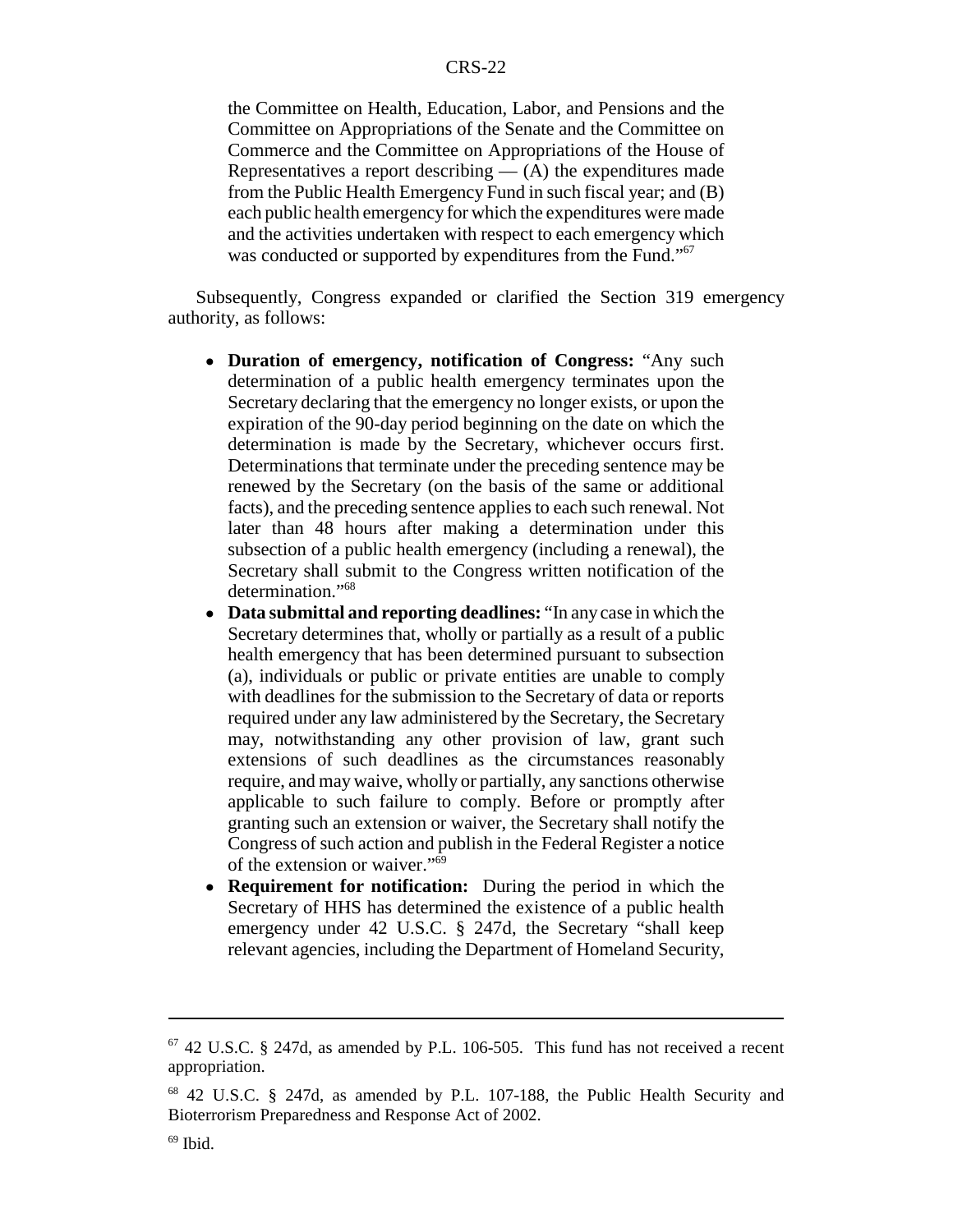the Department of Justice, and the Federal Bureau of Investigation, fully and currently informed."<sup>70</sup>

- ! **Emergency use of countermeasures:** The Secretary may declare an emergency justifying expedited use of certain medical countermeasures on the basis of: (1) a determination by the Secretary of Homeland Security that there is a domestic emergency, or a significant potential for a domestic emergency; or (2) on the basis of a determination by the Secretary of Defense that there is a military emergency, or a significant potential for a military emergency; or (3) on the basis of a "determination by the Secretary of a public health emergency under Section 247d of Title 42 that affects, or has a significant potential to affect, national security, and that involves a specified biological, chemical, radiological, or nuclear agent or agents, or a specified disease or condition that may be attributable to such agent or agents."<sup>71</sup> This provision in the Federal Food, Drug and Cosmetic Act is referred to as the *Emergency Use Authorization*.
- ! **Waiver of certain requirements:** In order to assure "that sufficient health care items and services are available to meet the needs of individuals in ... (an emergency, and) ... that health care providers ... that furnish such items and services in good faith, but that are unable to comply with one or more requirements ... may be reimbursed for such items and services and exempted from sanctions for such noncompliance, absent any determination of fraud or abuse," the Secretary may modify or waive certain statutory or regulatory requirements following a determination of public health emergency pursuant to 42 U.S.C. § 247d *and* an emergency or disaster declaration by the President pursuant to the National Emergencies Act (50 U.S.C. § 1601) or the Stafford Act (42 U.S.C. § 5121 et seq.).<sup>72</sup> Requirements that may be waived or modified pursuant to this section include (1) conditions of participation and certain other requirements in the Medicare, Medicaid and SCHIP programs; $^{73}$  (2) federal requirements for state licensure of health professionals; (3) certain provisions of the Emergency Medical Treatment and Active Labor Act of 1985 (EMTALA); (4) certain sanctions prohibiting physician self-referral (so-called "Stark" provisions); (5) modification, but not waiver, of deadlines and timetables for performance of required activities; (6) limitations on certain payments for health care items and services furnished to individuals enrolled in a Medicare  $+$  Choice plan; and (7) sanctions and penalties that arise from noncompliance with certain patient

 $70$  6 U.S.C. § 467, authorized in P.L. 107-296, the Homeland Security Act of 2002.

<sup>71 21</sup> U.S.C. § 360bbb-3, authorized in P.L. 108-276, the Project BioShield Act of 2004.

<sup>72 42</sup> U.S.C. § 1320b-5, as amended by P.L. 107-188 and P.L. 108-276.

 $<sup>73</sup>$  For more information on the use of these waivers following Hurricane Katrina, see CRS</sup> Report RL33083, *Hurricane Katrina: Medicaid Issues,* by Evelyne P. Baumrucker, April Grady, Jean Hearne, Elicia J. Herz, Richard Rimkunas, Julie Stone, and Karen Tritz.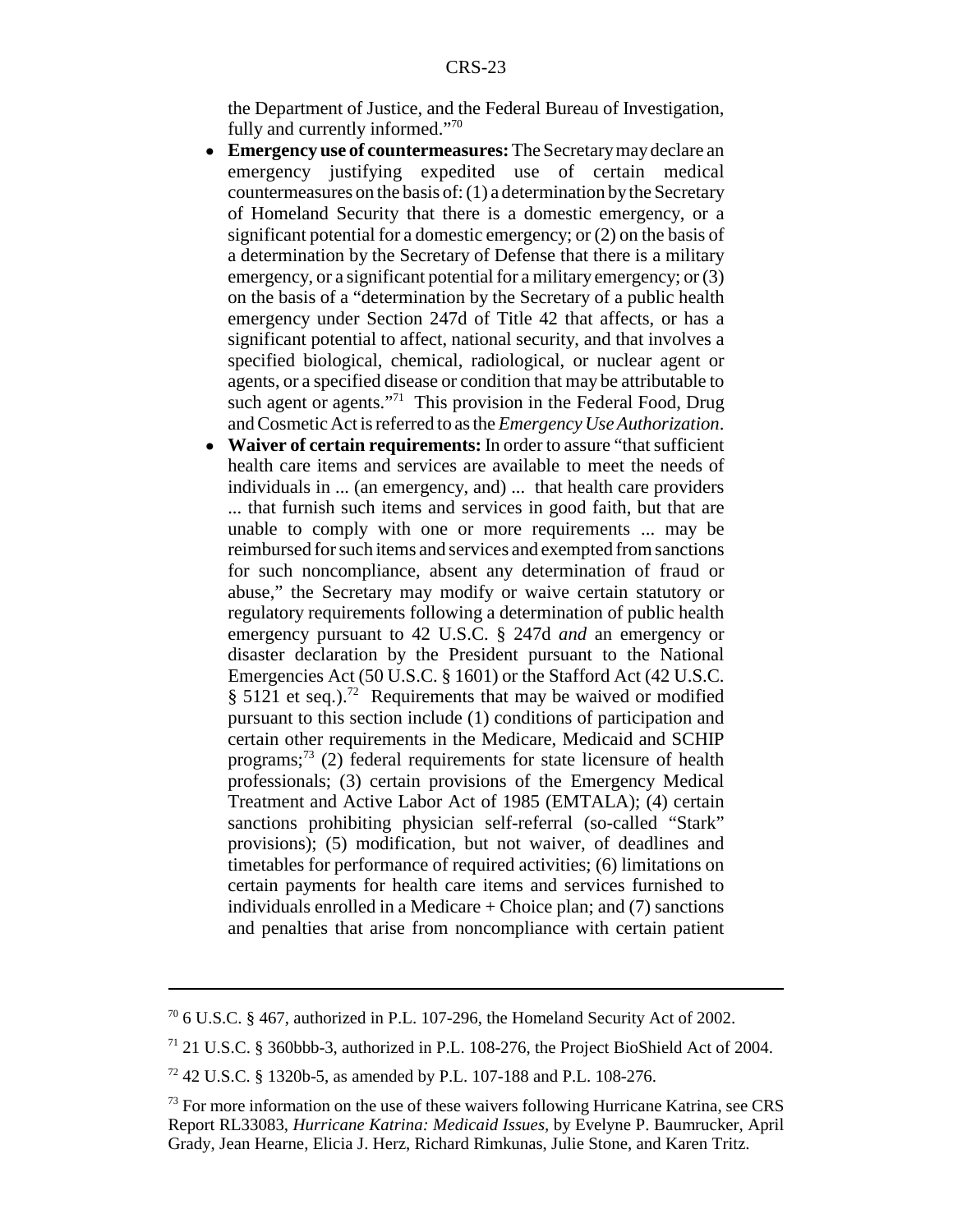privacy requirements of the Health Insurance Portability and Accountability Act of 1996.

! **Alternate Medicare drug reimbursement method:** In situations where a public health emergency has been determined to exist under 42 U.S.C. § 247d, and "there is a documented inability to access drugs and biologicals," the Secretary may, under certain circumstances, use an alternative methodology for determining payments of certain drugs under the Medicare program.<sup>74</sup>

Pursuant to the authority in Section 319, the Secretary of HHS has determined that a public health emergency exists on three occasions: (1) nationwide, in response to the terrorist attacks on September 11, 2001; (2) in several states affected by Hurricane Katrina in August and September, 2005; and (3) in several states affected by Hurricane Rita in September, 2005.75

## **Other Public Health Emergency Authorities of the HHS Secretary**

The following is a list of statutory authorities or requirements of the Secretary or others within HHS to take certain additional actions during public health emergencies that are not explicitly defined or linked to an emergency determination pursuant to Section 319 authority. In some cases these actions flow from federal emergency or major disaster declarations pursuant to the Stafford Act. In other cases reference is made to a situation of public health emergency, but such emergency is not defined.

! **Assistance to states:** Pursuant to Section 311 of the Public Health Service Act, the Secretary of HHS has broad authority to assist state and local governments in their disease control efforts, upon their request, as follows: "The Secretary may, at the request of the appropriate State or local authority, extend temporary (not in excess of six months) assistance to States or localities in meeting health emergencies of such a nature as to warrant Federal assistance. The Secretary may require such reimbursement of the United States for assistance provided under this paragraph as he may determine to be reasonable under the circumstances. Any reimbursement so paid shall be credited to the applicable appropriation for the Service for the year in which such reimbursement is received."76 The term "health emergencies" is not defined in this context, but this authority underpins a variety of unanticipated activities which are undertaken each year such as CDC's deployment of Epidemic Intelligence Service officers to assist states affected by an ongoing mumps outbreak.

<sup>74 42</sup> U.S.C. § 1395w-3a(e), authorized in P.L. 108-173, the Medicare Prescription Drug, Improvement, and Modernization Act of 2003.

<sup>&</sup>lt;sup>75</sup> More information regarding these determinations is available in CRS Report RL33096, *2005 Gulf Coast Hurricanes: The Public Health and Medical Response,* by Sarah A. Lister.

<sup>76 42</sup> U.S.C. § 243c.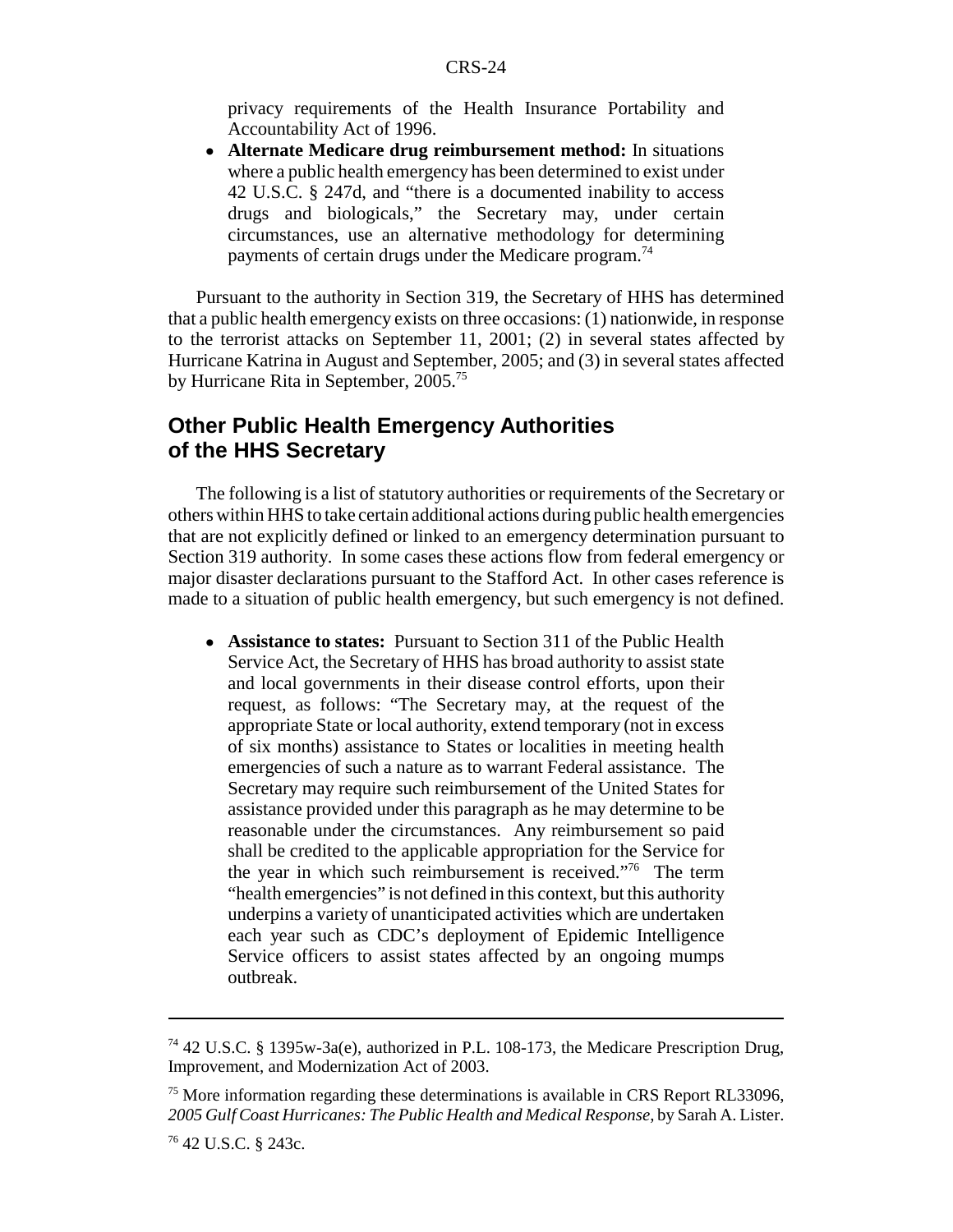- **National preparedness plan:** "The Secretary shall further develop and implement a coordinated strategy, building upon the core public health capabilities established pursuant to Section 319A [42 U.S.C. § 247d-1], for carrying out health-related activities to prepare for and respond effectively to bioterrorism and other public health emergencies, including the preparation of a plan under this section."77
- ! **HHS exemption from "Select Agent" regulation:** The Secretary maintains regulatory control over certain biological agents and toxins which have the potential to pose a severe threat to public health and safety. The Secretary may temporarily exempt a person from the regulatory requirements of this section if "the Secretary determines that such exemption is necessary to provide for the timely participation of the person in a response to a domestic or foreign public health emergency (whether determined under Section  $247d(a)$  of this Title *or otherwise*)." (Emphasis added).<sup>78</sup>
- ! **USDA exemption from "Select Agent" regulation:** The Secretary, after granting an exemption under 42 U.S.C. § 262a(g) (relating to regulation of certain biological agents and toxins) pursuant to "a finding that there is a public health emergency" may request the Secretary of Agriculture to "temporarily exempt a person from the applicability of the requirements of this section with respect to an overlap agent or toxin, in whole or in part, to provide for the timely participation of the person in a response to the public health emergency."<sup>79</sup>
- ! **Activation of NDMS:** The Secretary may activate the National Disaster Medical System (NDMS) to "provide health services, health-related social services, other appropriate human services, and appropriate auxiliary services to respond to the needs of victims of a public health emergency (*whether or not determined to be a public health emergency* under Section 247d of this Title)" (emphasis added). NDMS was subsequently transferred to the Department of Homeland Security in P.L. 107-296, the Homeland Security Act, without any other amendment to its authorizing language.<sup>80</sup>
- ! **Authority for the Strategic National Stockpile:** "The Secretary, in coordination with the Secretary of Homeland Security, shall maintain a stockpile or stockpiles of drugs, vaccines and other biological products, medical devices, and other supplies in such numbers, types, and amounts as are determined by the Secretary to

<sup>77 42</sup> U.S.C. § 300hh. This provision, in Section 2801 of the PHSA, refers to Section 319A of the PHSA.

<sup>78 42</sup> U.S.C. § 262a, as amended by P.L. 107-188. Additional information regarding the regulation of so-called "Select Agents" may be found at [http://www.cdc.gov/od/sap/ index.htm] and CRS Report RL31719: *An Overview of the U.S. Public Health System in the Context of Emergency Preparedness,* by Sarah A. Lister.

<sup>79 7</sup> U.S.C. § 8401, as amended by P.L. 107-188.

<sup>80 42</sup> U.S.C. § 300hh-11, as amended by P.L. 107-188.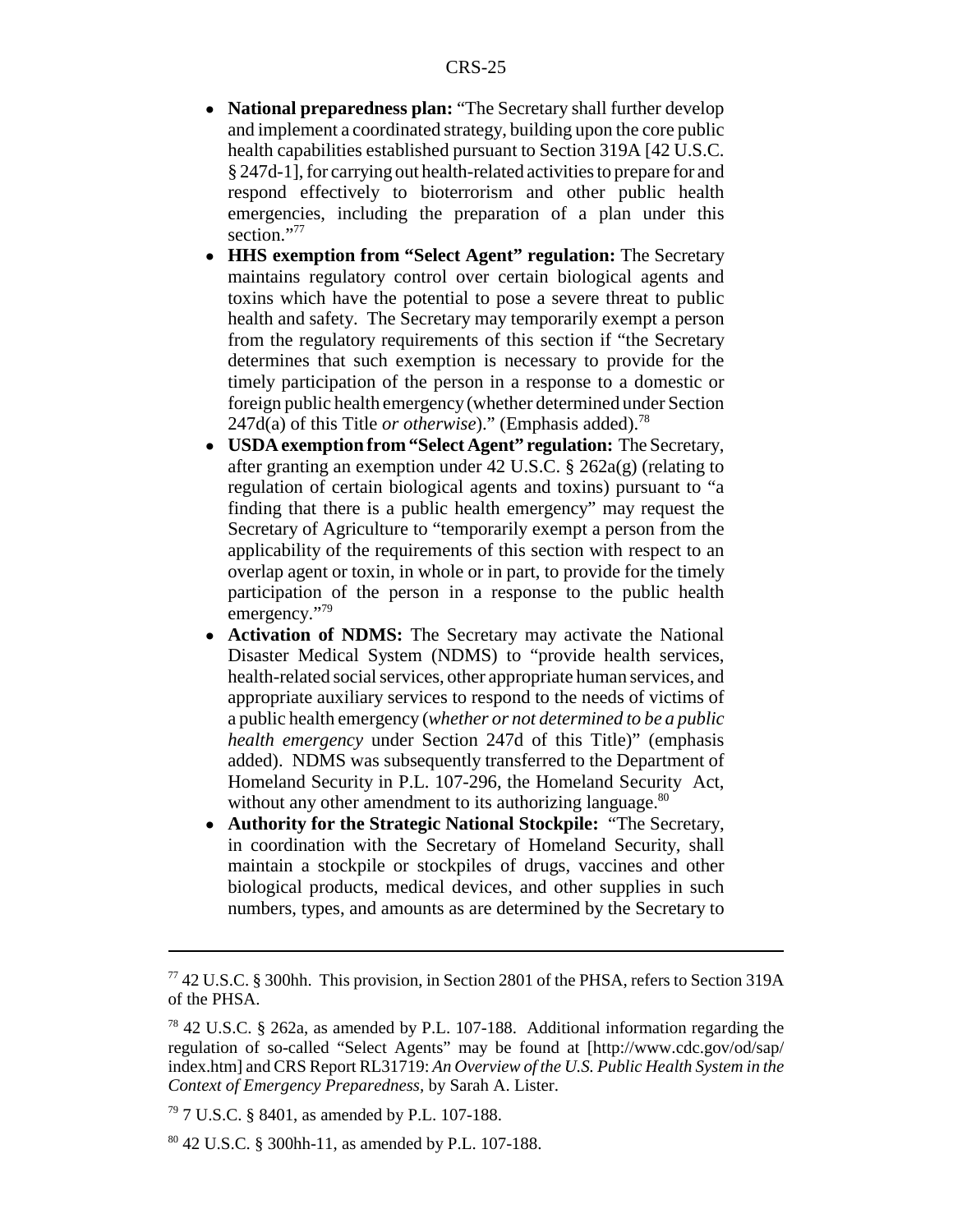be appropriate and practicable, taking into account other available sources, to provide for the emergency health security of the United States, including the emergency health security of children and other vulnerable populations, in the event of a bioterrorist attack or other public health emergency."81

- ! **Authority for the Emergency System for Advance Registration of Volunteer Health Professionals (ESAR-VHP):** "The Secretary shall, ... establish and maintain a system for the advance registration of health professionals for the purpose of verifying the credentials, licenses, accreditations, and hospital privileges of such professionals when, during public health emergencies, the professionals volunteer to provide health services." ... "The Secretary may encourage each State to provide legal authority during a public health emergency for health professionals authorized in another State to provide certain health services to provide such health services in the State."<sup>82</sup>
- ! **Federal quarantine authority:** The Secretary has the authority to "make and enforce such regulations as in his judgment are necessary to prevent the introduction, transmission, or spread of communicable diseases from foreign countries into the States or possessions, or from one State or possession into any other State or possession." These regulations may "provide for the apprehension and examination of any individual reasonably believed to be infected with a communicable disease in a qualifying stage." The term "qualifying stage" means that the disease is "in a communicable stage" or is "in a precommunicable stage, if the disease would be likely to cause a public health emergency if transmitted to other individuals."83
- ! **Authority for the administration of smallpox countermeasures:** The Secretary may issue a declaration "concluding that an actual or potential bioterrorist incident or other actual or potential public health emergency makes advisable the administration of" certain countermeasures against smallpox for Public Health Service employees.<sup>84</sup>
- ! **Liability protection for certain countermeasures:** If the Secretary "makes a determination that a disease or other health condition or other threat to health constitutes a public health emergency, or that there is a credible risk that the disease, condition, or threat may in

<sup>81 42</sup> U.S.C. § 247d-6b, as amended by P.L. 108-276, the Project BioShield Act of 2004.

 $82$  42 U.S.C. § 247d-7b. Additional information regarding the ESAR-VHP program is available at [http://www.hrsa.gov/esarvhp/].

<sup>&</sup>lt;sup>83</sup> 42 U.S.C. § 264. There are other sections dealing with quarantines such as 42 U.S.C. § 243, assistance to States in the enforcement of quarantine regulations and public health plans; § 249, medical care for quarantined persons; and § 267, dealing with quarantine stations. For more information, see CRS Report RL33201, *Federal and State Quarantine and Isolation Authority*, by Kathleen S. Swendiman and Jennifer K. Elsea.

 $84$  42 U.S.C. § 233(p). See also sections immediately following this section, including 42 U.S.C. §§ 239 et seq.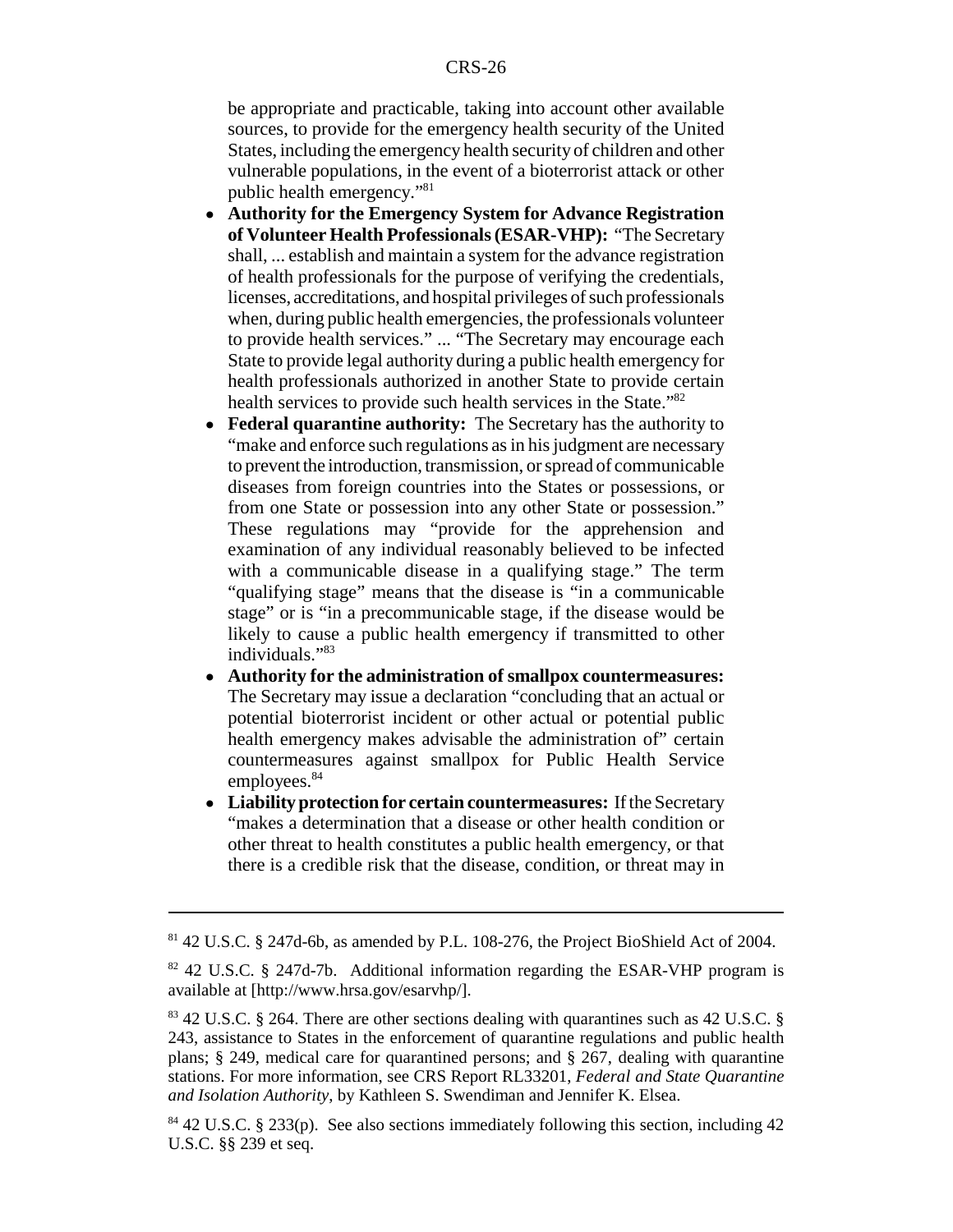the future constitute such an emergency, the Secretary may make a declaration, through publication in the Federal Register, recommending, under conditions as the Secretary may specify, the manufacture, testing, development, distribution, administration, or use of one of more covered countermeasures...." Liability protection is provided for certain persons with respect to claims resulting from the administration of covered countermeasures following a declaration of a public health emergency under this authority.<sup>85</sup>

- ! **Disaster relief for aging services organizations:** The Assistant Secretary for Aging, in HHS, "may provide reimbursements to any State (or to any tribal organization receiving a grant under Title VI [42 U.S.C. §§ 3057 et seq.]), upon application for such reimbursement, for funds such State makes available to area agencies on aging in such State (or funds used by such tribal organization) for the delivery of supportive services (and related supplies) during any major disaster declared by the President in accordance with the Robert T. Stafford Disaster Relief and Emergency Assistance Act."86
- ! **Authority to expedite research:** If the Secretary "determines, after consultation with the Director of NIH, the Commissioner of the Food and Drug Administration, or the Director of the Centers for Disease Control and Prevention, that a disease or disorder constitutes a public health emergency, the Secretary, acting through the Director of NIH," shall expedite certain review procedures for applications for research grants on diseases relevant to the disease or disorder involved in the emergency and take other specified administrative measures to assist relevant grants or contracts. (NIH is the National Institutes of Health.) $87$
- ! **Fisheries management:** The Secretary of Commerce may take certain measures relating to the national fishery management program in case of an emergency. If the emergency is a public health emergency, then the Secretary of HHS is to "concur" with the "emergency regulation or interim measure promulgated" by the Secretary of Commerce.<sup>88</sup>
- ! **ATSDR assistance for exposure to toxic substances:** The Administrator of the Agency for Toxic Substances and Disease Registry (ATSDR, an agency within HHS) shall, "in cases of public health emergencies caused or believed to be caused by exposure to

<sup>85 42</sup> U.S.C. § 247d-6d. Additional information regarding this authority is available in CRS Report RS22327, *Pandemic Flu and Medical Biodefense Countermeasure Liability Legislation: P.L. 109-148, Division C (2005)*, by Henry Cohen.

<sup>86 42</sup> U.S.C. § 3030.

<sup>87 42</sup> U.S.C. § 289c.

 $88$  16 U.S.C. § 1855(c).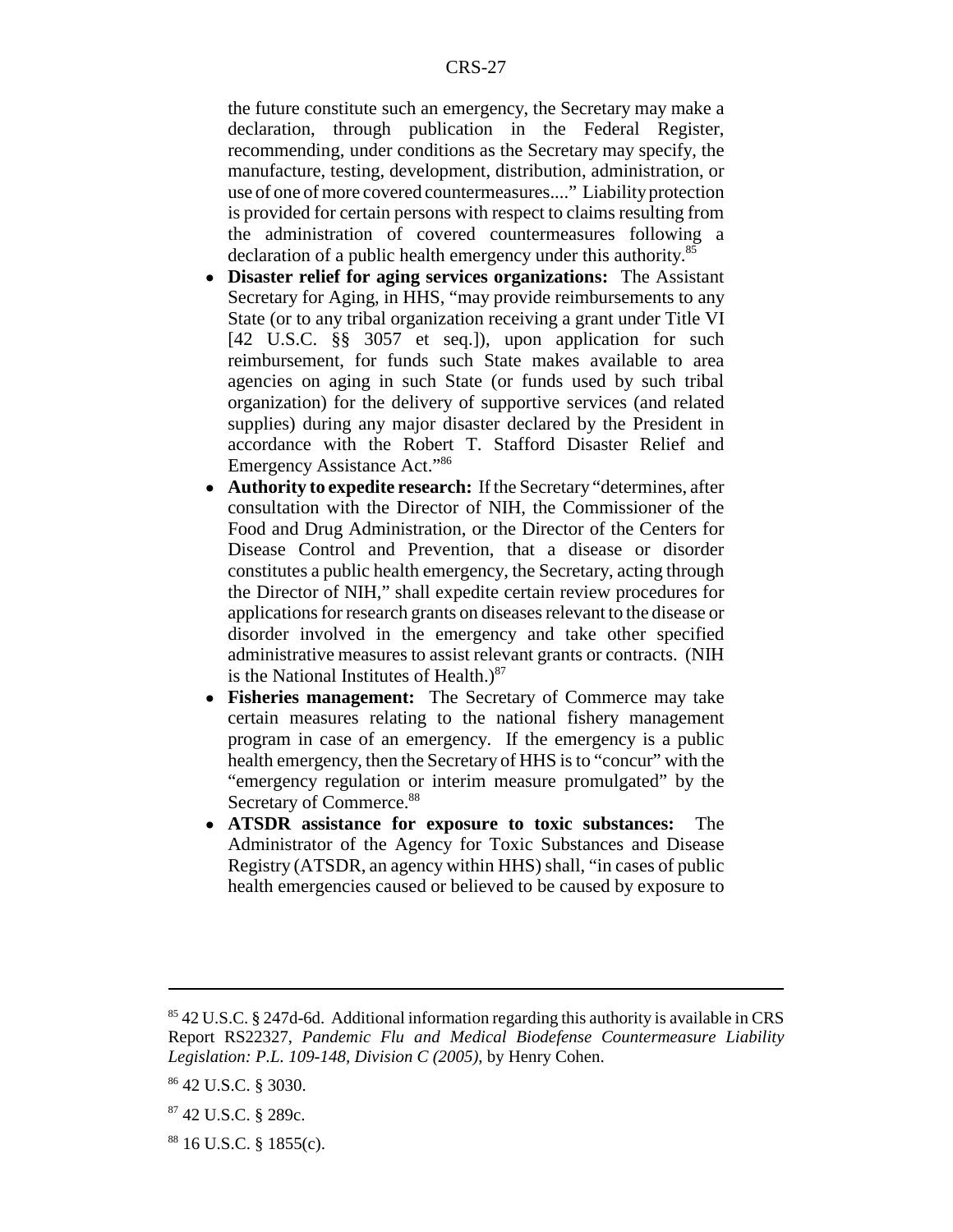toxic substances, provide medical care and testing to exposed individuals."89

! **Mosquito-borne diseases:** The Secretary has enhanced budget authority for the response to public health emergencies related to mosquito-borne diseases as follows: "In the case of any control programs carried out in response to a mosquito-borne disease that constitutes a public health emergency, the authorization of appropriations (in this provision) is in addition to applicable authorizations of appropriations under the Public Health Security and Bioterrorism Preparedness and Response Act of 2002."90

## **Additional Public Health Emergency Authorities**

The following are public health emergency authorities of individuals other than the HHS Secretary.

- ! **Authority of the Attending Physician to Congress:** "The Attending Physician to Congress shall have the authority and responsibility for overseeing and coordinating the use of medical assets in response to a bioterrorism event and other medical contingencies or public health emergencies occurring within the Capitol Buildings or the United States Capitol Grounds. This shall include the authority to enact quarantine and to declare death. These actions will be carried out in close cooperation and communication with the Commissioner of Public Health, Chief Medical Examiner, and other Public Health Officials of the District of Columbia government."91
- ! **Crisis counseling assistance and training during a disaster:** "The President is authorized to provide professional counseling services, including financial assistance to State or local agencies or private mental health organizations to provide such services or training of disaster workers, to victims of major disasters in order to relieve mental health problems caused or aggravated by such major disaster or its aftermath."92 This provision in the Stafford Act is administered by the Substance Abuse and Mental Health Services Administration in  $HHS$ .<sup>93</sup>
- ! **Notification during potential public health emergencies:** "In cases involving, or potentially involving, a public health emergency, but in which no determination of an emergency by the Secretary of

<sup>89 42</sup> U.S.C. § 9604.

<sup>90 42</sup> U.S.C. § 247b-21.

<sup>91 2</sup> U.S.C. § 121g, first authorized in P.L. 108-199, the Consolidated Appropriations Act, 2004.

 $92$  42 U.S.C. § 5183, Section 416 of the Stafford Act.

<sup>93</sup> For more information, see CRS Report RS22292: *Hurricanes Katrina and Rita: Addressing the Victims' Mental Health and Substance Abuse Treatment Needs*, by Erin D. Williams.